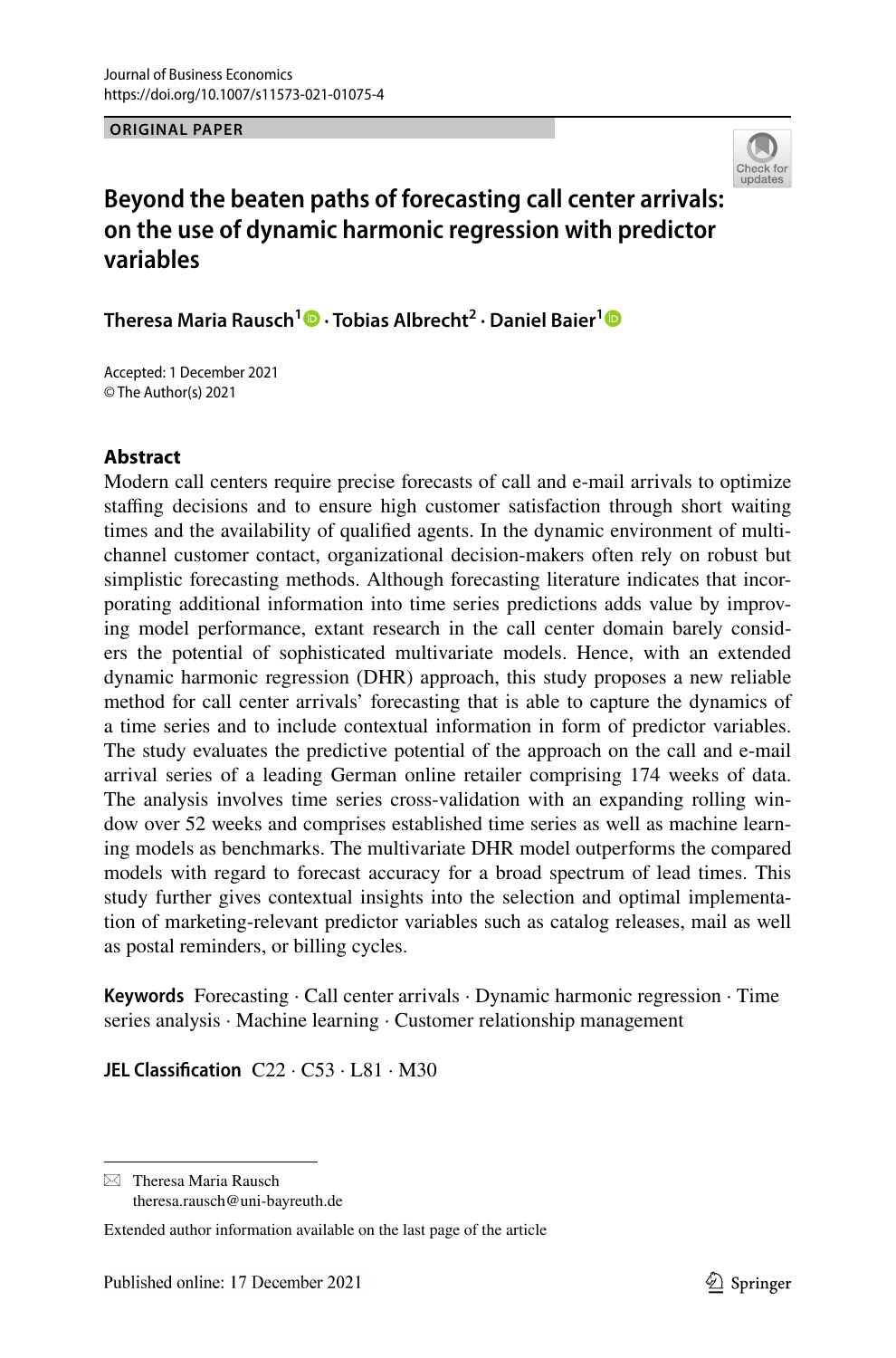### **1 Introduction**

In the retail industry, typical stages along the customer journey like order taking, after-sales service, and complaint resolution can easily be completed online (Gensler et al. [2012](#page-29-0); Verhoef et al. [2015](#page-30-0)). Nevertheless, approximately 70% of customers still prefer to interact with a human counterpart for customer service requests (Sitel Group [2018](#page-30-1)). For many organizations, call centers constitute the main or only point of human-to-human interaction with their customers. Thus, call centers are an essential communication channel for businesses and an important customer touchpoint across many industries (Aksin et al. [2007](#page-28-0)).

High perceived service quality at this customer interface contributes greatly to customer loyalty and is determined by short waiting times as well as the call experience and service outcome itself (Brady and Cronin [2001;](#page-29-1) Parasuraman et al. [1985;](#page-30-2) Zeithaml et al. [1996\)](#page-30-3). Hence, to provide the correct number of call center agents as customer service representatives at the right time and to evaluate their required areas of expertise, call arrival volumes in different queues have to be predicted<sup>[1](#page-1-0)</sup> reliably in advance. In this regard, preceding literature in the felds of operations management and forecasting so far focused on optimizing the opposite tendency of staffing costs and customer waiting times by enhancing forecast accuracy of predominant time series models (Dean [2007;](#page-29-2) Gans et al. [2003\)](#page-29-3). Methods like autoregressive integrated moving average (ARIMA) (Andrews and Cunningham [1995;](#page-28-1) Barrow [2016](#page-28-2); Mabert [1985](#page-30-4); Thompson and Tiao [1971](#page-30-5)), exponential smoothing (Taylor [2003,](#page-30-6) [2008,](#page-30-7) [2012\)](#page-30-8), or dynamic harmonic regression (DHR) (Young et al. [1999;](#page-30-9) Young [1999](#page-30-10)) have traditionally been established as standard-setting approaches. However, such time series models generate predictions based on the time series' previous values without including any contextual data or other additional information available.

Meanwhile, new methods apart from time series models were developed and investigated to predict call center arrivals with high accuracy (Albrecht et al. [2021;](#page-28-3) Rausch and Albrecht [2020\)](#page-30-11). Regression models (Aldor-Noiman et al. [2009](#page-28-4); Brown et al. [2005](#page-29-4); Ibrahim et al. [2016;](#page-29-5) Ibrahim and L'Ecuyer [2013](#page-29-6)) and machine learning (ML) approaches like random forest (RF) and neural networks (Barrow [2016;](#page-28-2) Jalal et al. [2016\)](#page-29-7) were found to yield accurate predictions by including meaningful predictor variables. Incorporating contextual data into call arrival forecasts not only positively affects prediction accuracy but also allows for a more customer-centric perspective in call center forecasting. By including information on customer motives and behavior, valuable marketing insights are gained. Thus, prior research recommended to model predictor variables (Taylor [2008\)](#page-30-7).

Hence, extant forecasting literature still disagrees on the best-performing model type for call arrival forecasting. Simultaneously, from a conceptual point of view, previous research did not explicitly investigate whether incorporating the benefts of both time series approaches as well as regression and ML models into one model yields an unrecognized predictive potential. We therefore contribute to literature

<span id="page-1-0"></span> $1$  The terms predicting and forecasting will be utilized interchangeably in this paper.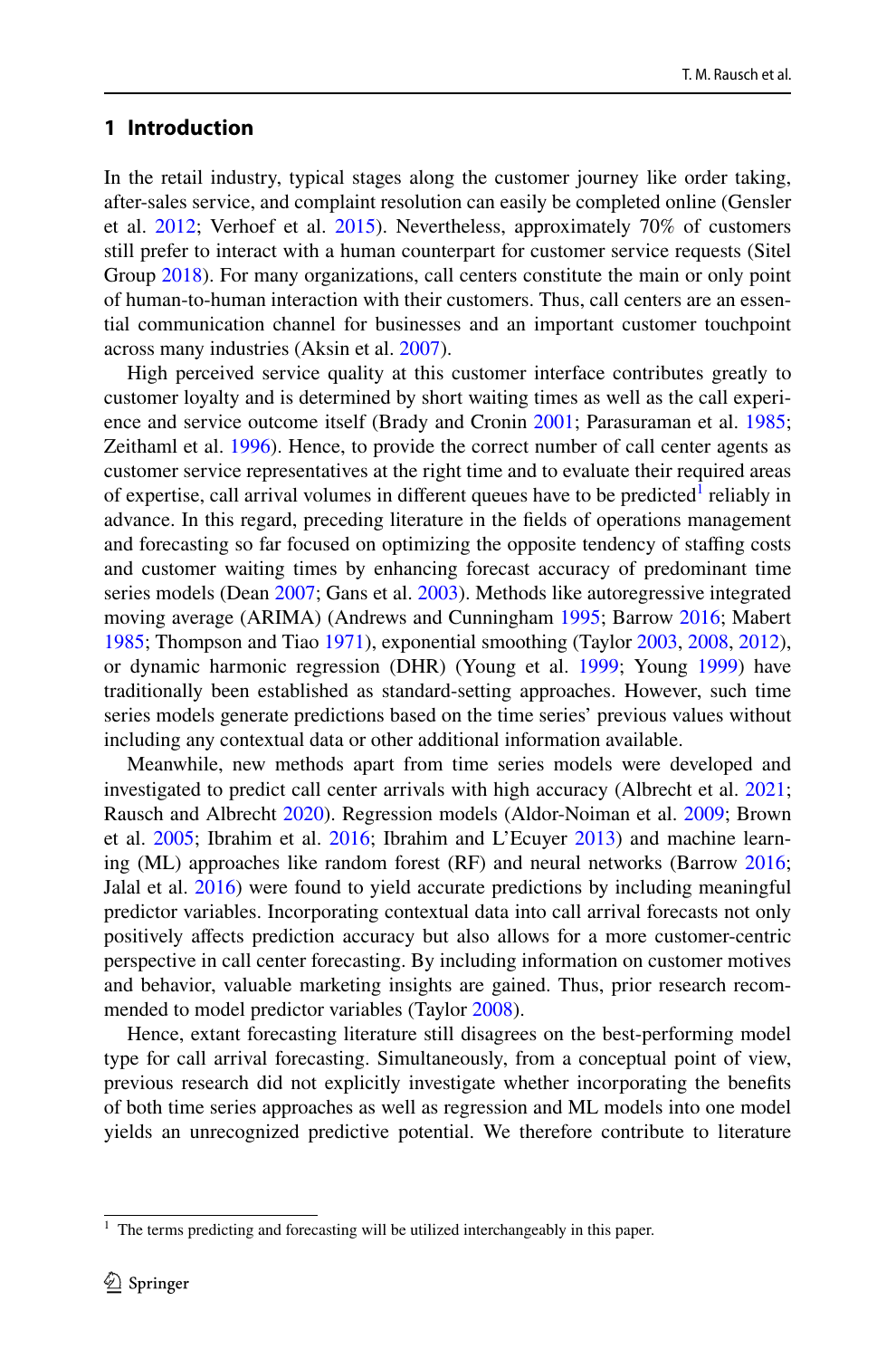by proposing a new method for call center arrival forecasting, which combines the strengths of those model types—on the one hand by capturing the dynamics of the time series and on the other hand by including predictor variables. We hypothesize that this approach will lead to an increase in predictive performance and, simultaneously, will entail advantages for practical use. We extend the established Dynamic Harmonic Regression (DHR) model, which utilizes a sum of sinusoidal terms (i.e., Fourier terms) as predictors to handle periodic seasonality and an ARIMA error to capture short-term dynamics, by including predictor variables in the considered information space to generate predictions. We test the predictive potential of our approach with two diferent call and e-mail arrival series of a leading German online retailer comprising 174 weeks of data. We compare our proposed model to diferent established time series and ML approaches with time series cross-validation and an expanding rolling window. We further extend knowledge on suitable predictor variables in a marketing context, which has been neglected by prior research, as most datasets do not include such contextual information.

The remainder of this paper is structured as follows: Sect. [2](#page-2-0) reviews related work on call center arrival forecasting approaches. In Sect. [3,](#page-5-0) we derive our DHR model including predictor variables. Sections [4](#page-6-0) and [5](#page-18-0) analyze the customer support call and e-mail arrival series respectively by presenting the preliminaries of both datasets, the experimental design, and the analysis results. Section [6](#page-24-0) discusses the results with regard to the practical implications as well as the theoretical contribution of the study before it refects the limitations and provides guidance for future research. The paper concludes with a concise summary of its principal points in Sect. [7](#page-27-0).

### <span id="page-2-0"></span>**2 Related work**

Call center call arrivals are count data and hence, discrete data restricted to nonnegative integers. Therefore, a common model utilized for call arrivals' forecasts is a Poisson arrival process (see e.g., Aksin et al. [2007](#page-28-0); Cezik and L'Ecuyer [2008](#page-29-8); Gans et al. [2003](#page-29-3); Taylor [2012](#page-30-8)). However, one key feature of call center arrivals, which is not aligning with the preceding Poisson assumption, is their time dependence: call arrival counts exhibit obvious patterns (or seasonalities respectively) which are repeating itself sub-daily (e.g., half-hourly, hourly), daily, weekly, or yearly (Brown et al. [2005;](#page-29-4) Ibrahim et al. [2016](#page-29-5)). Thus, literature frequently draws on time series analysis to forecast call center arrivals assuming them to be a sequence of dependent, contiguous observations which are made continuously over a certain time interval (Brockwell and Davis [2002](#page-29-9)).

Box and Jenkins [\(1970\)](#page-29-10) developed a non-seasonal ARIMA (p,d,q) which assumes that—with *d* degrees differenced—the time series  $y'_t$  at time *t* is dependent on past values *p* periods apart (autoregressive part) and is related to a fnite number *q* of preceding forecast errors  $\epsilon$  (moving average part). The ARIMA model—or reduced models containing only sub-components respectively—are among the most common approaches to predict future call arrivals. The felds of application include e.g. a public telephone company (Thompson and Tiao [1971](#page-30-5)), an emergency line (Mabert [1985](#page-30-4)), banks in the US, UK, and Israel (Barrow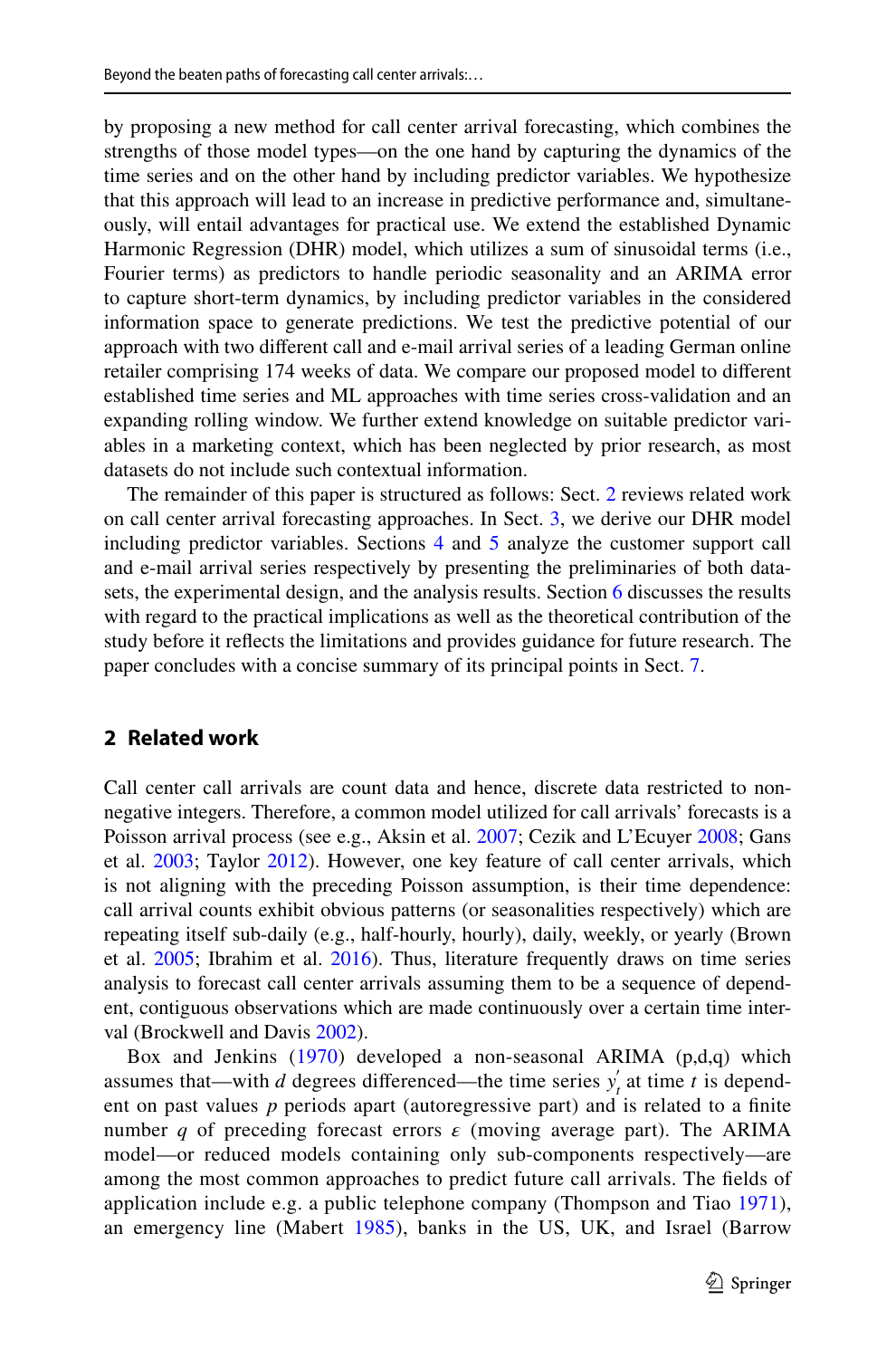[2016\)](#page-28-2), or a retailer for outdoor goods and apparel (Andrews and Cunningham [1995\)](#page-28-1). In the latter case, additional contextual covariates (i.e., catalog mailings and holidays) were modeled to enhance forecast accuracy (Andrews and Cunningham [1995](#page-28-1)). Bianchi et al. ([1998\)](#page-29-11) forecasted call center arrivals for telemarketing centers and found ARIMA modeling to be superior to Holt-Winters' exponentially weighted moving average.

Exponential smoothing methods are predicting values by weighting averages of previous observations with exponentially decaying weights the further the observations lie in the past (Holt [2004;](#page-29-12) Winters [1960\)](#page-30-12). Extensions of the Holt-Winters' approach comprised double seasonality (Taylor [2003\)](#page-30-6), a Poisson count data model with gamma-distributed stochastic arrival rate (Taylor [2012](#page-30-8)), and robust exponential smoothing (Taylor [2008](#page-30-7)). For relatively short forecast horizons (up to 6 days), Taylor ([2008\)](#page-30-7) found the Holt-Winters' extension to outperform established approaches such as seasonal autoregressive moving average (ARMA). A novel subclass of exponential smoothing models are innovation state space models that add an error term to exponential smoothing models yielding the label Error, Trend, Seasonal (ETS)  $(\cdot, \cdot, \cdot)$  for each state space model (Hyndman et al. [2002\)](#page-29-13). The single components can be defined as  $Error = \{Additive(A), Multiplicative(M)\}, \text{Trend } = \{None(N), A\}$  and Seasonal =  $\{N, A, M\}$ . ETS models were found to be both superior (Hyndman et al. [2002](#page-29-13)) as well as inferior (Barrow and Kourentzes [2018\)](#page-28-5) to ARIMA in a call center forecasting context. De Livera et al. ([2011\)](#page-29-14) extended the basic ETS model which allows the seasonalities to slowly change over time by including Fourier terms for a trigonometric representation of seasonality and a Box-Cox transformation. The model's key features trigonometric seasonality, Box-Cox transformation, ARMA errors, trend and seasonal components yield the acronym TBATS.

The random walk (RW) method is an easy-to-implement time series approach frequently used as a benchmark model. Essentially, its forecasts equal the last actual value or observation respectively. By including the drift parameter  $c$ , the model additionally captures the average of changes between consecutive observations. Despite its simplicity, its performance is to some extent comparable—but not superior—to established methods in many experimental settings (see e.g., Taylor [2008](#page-30-7)).

Aside from time dependence, another key property of call center arrivals is their overdispersion, i.e., the variance of an arrival count per time period usually exceeds its mean (Aldor-Noiman et al. [2009](#page-28-4); Avramidis et al. [2004;](#page-28-6) Jongbloed and Koole [2001](#page-29-15)), which is not consistent with the Poisson assumption. One option to deal with overdispersion is to assume the Poisson arrival process as doubly stochastic with random arrival rate (Whitt [1999\)](#page-30-13). Literature then drew on the root-unroot variance stabilizing data transformation for Poisson data assuming that with a large number of calls per interval, the square-root transformed counts are roughly normally distributed (Aldor-Noiman et al. [2009;](#page-28-4) Brown et al. [2005](#page-29-4), [2010\)](#page-29-16). Normality is then exploited to ft Gaussian linear models. Particularly, linear fxed-efects (Ibrahim and L'Ecuyer [2013;](#page-29-6) Shen and Huang [2008;](#page-30-14) Weinberg et al. [2007\)](#page-30-15), random-efects, and mixed-efects models (Aldor-Noiman et al. [2009](#page-28-4); Brown et al. [2005](#page-29-4); Ibrahim et al. [2016;](#page-29-5) Ibrahim and L'Ecuyer [2013\)](#page-29-6) were utilized subsequently. Mostly, fxed efects comprise the efect of the day of the week and the time of the day and their interaction, whereas random effects capture the daily volume deviation of the fixed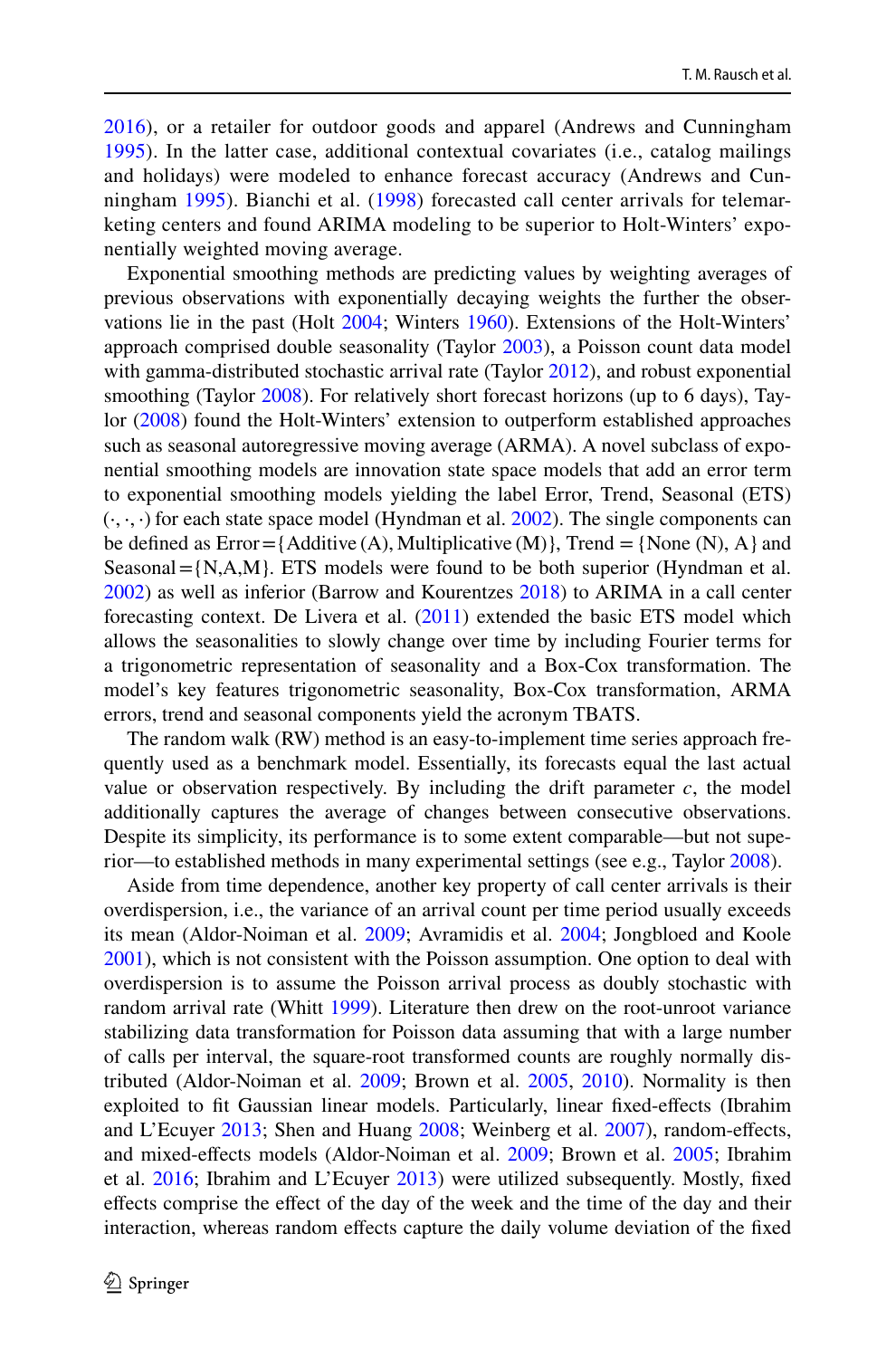weekday effect. In call center forecasting, Aldor-Noiman et al. [\(2009](#page-28-4)) further modeled billing cycles and delivery periods as additional covariates.

Recently, research started to investigate beyond time series and regression models. In the context of forecasting, approaches within the ML paradigm are characterized by detaching from distributional assumptions while, at the same time, promising immense predictive performance in a variety of application areas (Carbonneau et al. [2008\)](#page-29-17). Rausch and Albrecht [\(2020](#page-30-11)) included RF as a powerful ML method in their comparison of novel time series and regression models for call center arrivals forecasting. RF was found to yield higher prediction accuracy for nearly all of the considered lead time constellations. Similar results were gathered in an extensive ML comparison study by Albrecht et al. [\(2021](#page-28-3)). Besides, artifcial neural networks such as multilayer perceptrons (Barrow [2016\)](#page-28-2) and recurrent neural networks (Jalal et al. [2016\)](#page-29-7) attracted increasing attention. Barrow and Kourentzes [\(2018](#page-28-5)) found artificial neural networks to outperform traditional models for model complex outliers in call center arrival forecasting. However, call center forecasting research using ML approaches is still in its infancy.

While time series models generate predictions based on previous values in the time series but generally do not capture additional information, aforementioned ML and regression models allow for the inclusion of predictor variables. As these parameter values are typically available for both the past (i.e., the training data) and the future (i.e., the predictions and the test data), ex-post forecasts can be created. Such data specifying a forecasting period in the future at the time of the prediction may include, for instance, date-related information or data on scheduled customer contact activities. In contrast, time series models' forecasts are solely based on information available at the time of the prediction, i.e., the time series' historical values are used to generate ex-ante forecasts (Taylor [2008\)](#page-30-7). This diference regarding the forecasting method was previously found to significantly affect a models' ability to maintain stable prediction accuracy with varying lead time as the inclusion of predictor variables is assumed to make forecasting call center arrivals more robust and accurate (Rausch and Albrecht [2020\)](#page-30-11). On the other hand, ex-post forecasting models' lacking ability of capturing information of a time series' course and dynamics is supposed to prevent a signifcant further increase in model performance (Barrow [2016](#page-28-2)).

In case of ex-post forecasting models, including meaningful context factors in the form of predictor variables is critical as their informative value strongly afects prediction accuracy (Andrews and Cunningham [1995](#page-28-1)). Previous literature identifed an extensive list of possible variables that have been observed to afect arrival volumes. Data specifying date-related patterns such as variables indicating the time of day, the day of the week and holidays are widely used (Ibrahim et al. [2016;](#page-29-5) Ibrahim and L'Ecuyer [2013](#page-29-6); Shen and Huang [2008](#page-30-14); Weinberg et al. [2007\)](#page-30-15). Additionally, information regarding customer contact activities on the part of the company like variables revealing upcoming billing cycles, delivery periods and catalog mailings has been investigated (Aldor-Noiman et al. [2009\)](#page-28-4). However, their efect on call center arrival volumes has only been examined for a fxed point of prediction so that fndings on the infuence on customer call behavior are vague and do not allow for a thorough understanding of the relation. In this regard, capturing the temporal effect of influential factors over time to enable the estimation of short-time and medium-term efects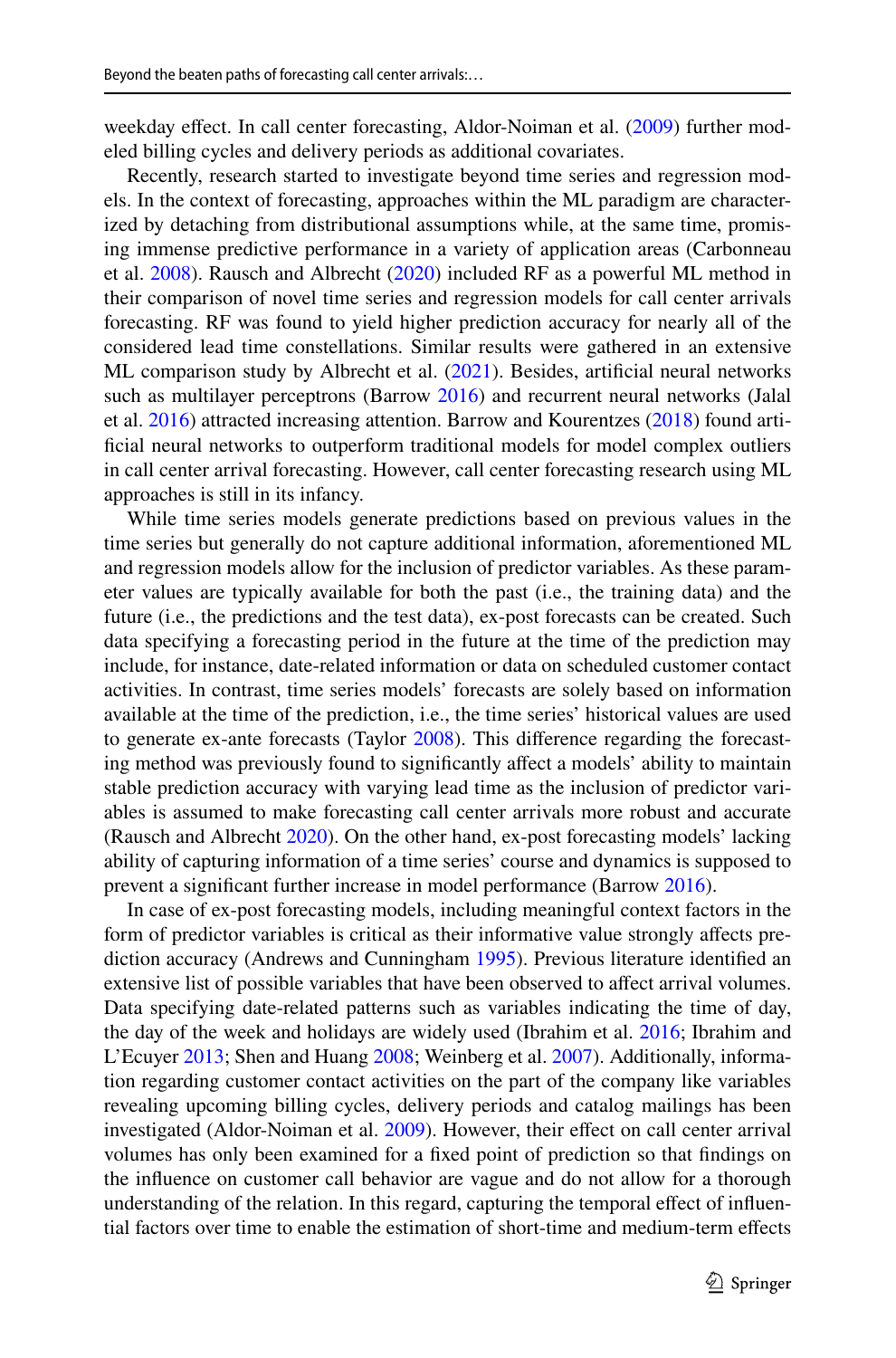as well as to assess their interrelation with data-related factors such as holidays and weekends is needed. This would lead to a better transferability of research into the complex and dynamic environment of practical call center arrival forecasting and, at the same time, provide valuable insights into the efect of customer contact activities on customer behavior.

### <span id="page-5-0"></span>**3 Dynamic harmonic regression with predictor variables**

The methods used in previous call center forecasting studies presented in Sect. [2](#page-2-0) only allow for the inclusion of information from past observations of a time series or the incorporation of external data from predictor variables. Hence, either contextual information possibly stemming from predictor variables or information extracted from time series dynamics is lost. The latter applies to ordinary regression models of form

<span id="page-5-1"></span>
$$
y_t = \beta_0 + \beta_1 x_t + \dots + \beta_i x_{i,t} + N_t \tag{1}
$$

with *i* predictor variables  $x_{i,t}$  at time *t* and the time series' value  $y_t$  at time *t*. The error term is mostly assumed to be a set of zero-mean and normally distributed white noise random shocks  $a_t$  (Pankratz [1991\)](#page-30-16). Thus, if  $N_t$  in [\(1](#page-5-1)) has mean zero and is normally distributed white noise, then  $N_t = a_t$ . However, it is problematic estimating ordinary regression models of [\(1](#page-5-1)) with time series data (Pankratz [1991](#page-30-16)). As stated earlier, regression models cannot capture previous dynamics of a time series: E.g., the error term might be autocorrelated, i.e.,  $N_t$  is related to its previous values *N<sub>t−1</sub>*, *N<sub>t−2</sub>*, etc., i.e.,

<span id="page-5-2"></span>
$$
N_t = \phi_1 N_{t-1} + a_t \tag{2}
$$

with coefficient  $\phi_1$  and random shock component  $a_t$ . Alternatively,

<span id="page-5-4"></span><span id="page-5-3"></span>
$$
N_t = a_t - \theta_1 a_{t-1} \tag{3}
$$

with coefficient  $\theta_1$  and  $a_{t-1}$  being the random shock component of  $N_{t-1}$ . Thereby, Eq. [\(2](#page-5-2)) represents an autoregressive process whereas Eq. [\(3](#page-5-3)) displays a moving average process. Hence, combining both equations yields an ARIMA process. If we allow the error term  $N_t$  in ([1\)](#page-5-1) to contain autocorrelation of [\(2](#page-5-2)) and [\(3](#page-5-3)), we obtain a dynamic regression model

$$
y_t = \beta_0 + \beta_1 x_t + \dots + \beta_i x_{i,t} + \eta_t \tag{4}
$$

with then  $\eta_t$  being the ARIMA process depicted in Eqs. [\(2](#page-5-2)) and [\(3](#page-5-3)). The resulting regression model thus is able to capture previous dynamics of a time series.

In harmonic regression models, the observed time series is considered as being composed of a signal, i.e., consisting of a sum of sinusoidal terms (or Fourier terms respectively) (Bloomfeld [2000](#page-29-18)), so that any time series can be expressed as a combination of cosine (or sine) waves with difering periods. That is, the variation of a time series may be modeled as the sum of *k* diferent individual sinusoidal terms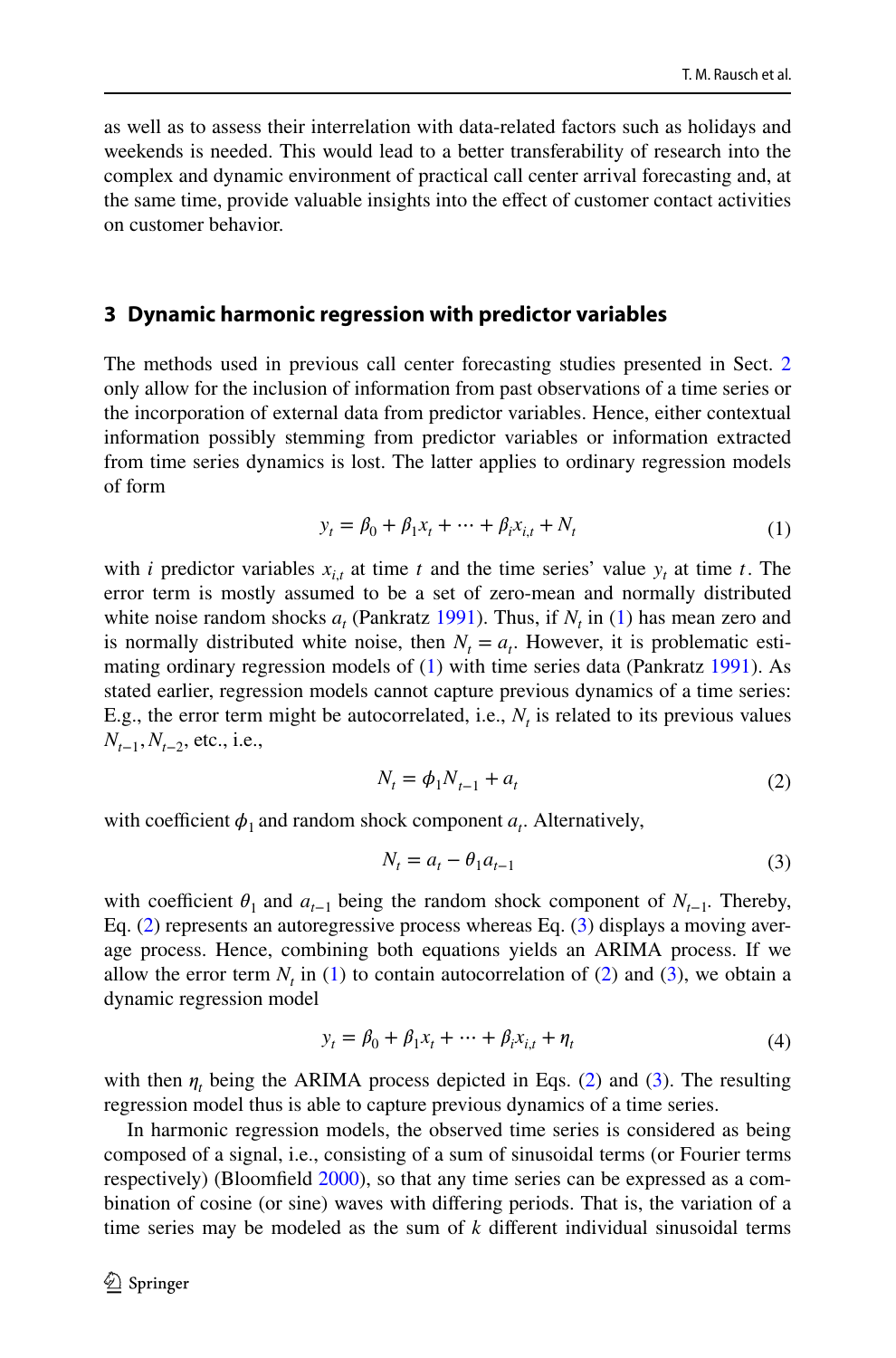(harmonics) occurring at different frequencies of periodic variation  $\omega$  (Bloomfield [2000](#page-29-18)). Thus, a harmonic regression model can be defned as

<span id="page-6-1"></span>
$$
y_t = \sum_{k=1}^{K} \left( \alpha_k \cos(\omega_k t) + \gamma_k \sin(\omega_k t) \right) + e_t \tag{5}
$$

with white noise error  $e_t$ , coefficients  $\alpha_k$  and  $\gamma_k$ , and  $\omega_k$ ,  $t = 1, 2, ..., N$  being the frequencies of periodic variation.

Combining both the autocorrelated error term of ([4\)](#page-5-4) and the Fourier terms of [\(5](#page-6-1)) yields a DHR model (Young et al. [1999](#page-30-9); Young [1999\)](#page-30-10) using Fourier terms as predictors in combination with dynamic regression to handle periodic seasonality (Hyndman and Athanasopoulos [2018](#page-29-19))

<span id="page-6-2"></span>
$$
y_t = \beta_0 + \sum_{k=1}^K \left( \alpha_k \cos(\omega_k t) + \gamma_k \sin(\omega_k t) \right) + \eta_t \tag{6}
$$

with  $\eta_t$  being a non-seasonal ARIMA (p,d,q) process. The DHR as in [\(6](#page-6-2)) and its extensions have already been utilized by research to forecast sub-daily call arrivals (Taylor [2008;](#page-30-7) Tych et al. [2002\)](#page-30-17) since it allows for long seasonal periods compared to ARIMA and ETS models and short-term dynamics are handled by the ARIMA error (Hyndman and Athanasopoulos [2018\)](#page-29-19). Nevertheless, the DHR model in ([6\)](#page-6-2) does not include additional contextual information such as the efect of holidays, catalog mailings, or billing cycles. As mentioned in the previous section, prior research (Aldor-Noiman et al. [2009](#page-28-4); Andrews and Cunningham [1995\)](#page-28-1) found such information to substantially enhance forecast accuracy and thus, recommended to include predictor variables (Taylor [2008\)](#page-30-7). Therefore, we extend the DHR model in ([6\)](#page-6-2) from extant call center literature by adding predictor variables aside from Fourier terms:

$$
y_t = \beta_0 + \beta_1 x_t + \dots + \beta_i x_{i,t} + \sum_{k=1}^K \left( \alpha_k \cos(\omega_k t) + \gamma_k \sin(\omega_k t) \right) + \eta_t \tag{7}
$$

#### <span id="page-6-0"></span>**4 Analysis of customer support call arrival series**

#### <span id="page-6-3"></span>**4.1 Preliminary data analysis**

We gathered call center data from a leading German online retailer for fashion. The retailer's call center comprises arrival queues for each customer support, order taking, customer complaints, and consultation service. We investigate the customer support queue for e-mail arrivals as well as for call arrivals. Thus, in line with the concept of multi-channel customer contact in modern call centers, we are able to investigate two diferent queues of the same call center that represent diferent channels and types of media for customer support. The call queue is open from 7 a.m. to 10 p.m. from Monday through Saturday. Since our proposed DHR model is computationally only capable of modeling one seasonality, we apply a common two-step temporal aggregation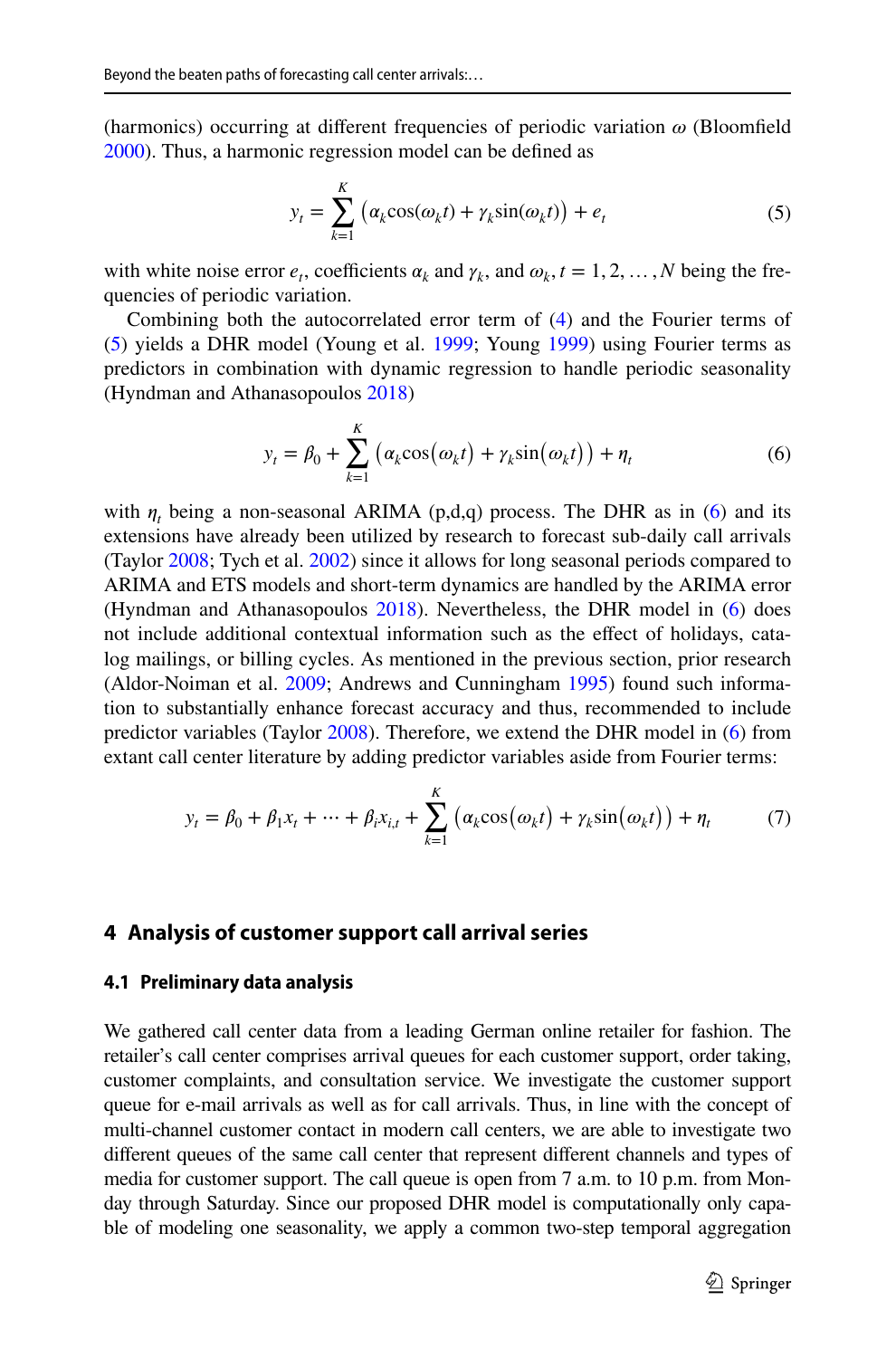approach (Kourentzes et al. [2017\)](#page-30-18): first, we aggregate our original high sampling frequency data (half-hourly data) at a pre-specifed aggregation level with lower frequency (daily values) and thus, predict the daily arrival volume. Then, we disaggregate the daily predictions with respect to the averaged arrival distribution per weekday to re-yield the original high frequency, i.e., half-hourly predictions. The described temporal aggregation approach has gained substantial attention in recent methodological forecasting literature (Boylan and Babai [2016;](#page-29-20) Kourentzes et al. [2014](#page-30-19); Kourentzes and Petropoulos [2016](#page-29-21); Nikolopoulos et al. [2011](#page-30-20)) as it smooths the original time series, removes noise, improves forecast accuracy, and particularly simplifes the generation of forecasts (Kourentzes et al. [2017](#page-30-18)).

Hence, our aggregated daily data contain 1045 observations from January 2, 2016 to May 4, 2019, i.e., 174 weeks of data. One week comprises six observations and 1 year contains 312.25 observations considering leap years. The maximum number of call arrivals per day are 5300 arrivals and the mean of call arrivals per day is 2105.56. Our data exhibits overdispersion with a variance of 675,914.17. We excluded 2 weeks of data (i.e., 12 observations) due to incorrect interval capturing.

To enable the use of time series models, the time series has to be stationary. We conduct an Augmented Dickey Fuller (ADF) test (Dickey and Fuller [1979](#page-29-22)) to check for unit root in our data. With a *p*-value of 0.99 at lag order 312 (value of test statistic 0.1139), we cannot reject the null hypothesis of unit root in our data and thus, assume our data to be nonstationary.

To determine appropriate frequencies for our DHR model and further, to make the time series stationary, we have to assess the degree of seasonality in our data. Figure [1](#page-8-0) depicts the overall daily call arrival volume of the customer support queue and its smoothed trend. The volume remains relatively constant with a slight increase towards the beginning of the year 2018 and a decrease towards the end of the dataset. Figure [2](#page-9-0) displays three consecutive weeks of data. The number of call arrivals peaks on Mondays, then decreases throughout the week, and exhibits a second peak during the course of the week. The arrival volume drops substantially on Saturdays. As this pattern repeats every week, we assume daily seasonality, i.e., *s* = 6. We do not assume yearly seasonality as the yearly pattern is rather weak or non-existent respectively, considering Fig. [1](#page-8-0). More formally, these fndings further have been confrmed by the data's periodogram with a peak value at frequency  $\omega = 0.1667$  and thus, the dominant period  $T = \frac{1}{\omega}$  is 5.9999, i.e., it takes approximately 6 days to complete a full cycle. The periodogram does not indicate yearly seasonality.

We model diferent predictor variables for our data to improve forecast accuracy, summarized in Table [1.](#page-10-0) We utilize previous fndings of literature regarding useful predictor variables (see e.g., Aldor-Noiman et al. [2009;](#page-28-4) Andrews and Cunningham [1995;](#page-28-1) Ibrahim et al. [2016\)](#page-29-5) and include additional, potentially meaningful variables indicated by call center management or identifed in preceding research (Rausch and Albrecht [2020](#page-30-11)).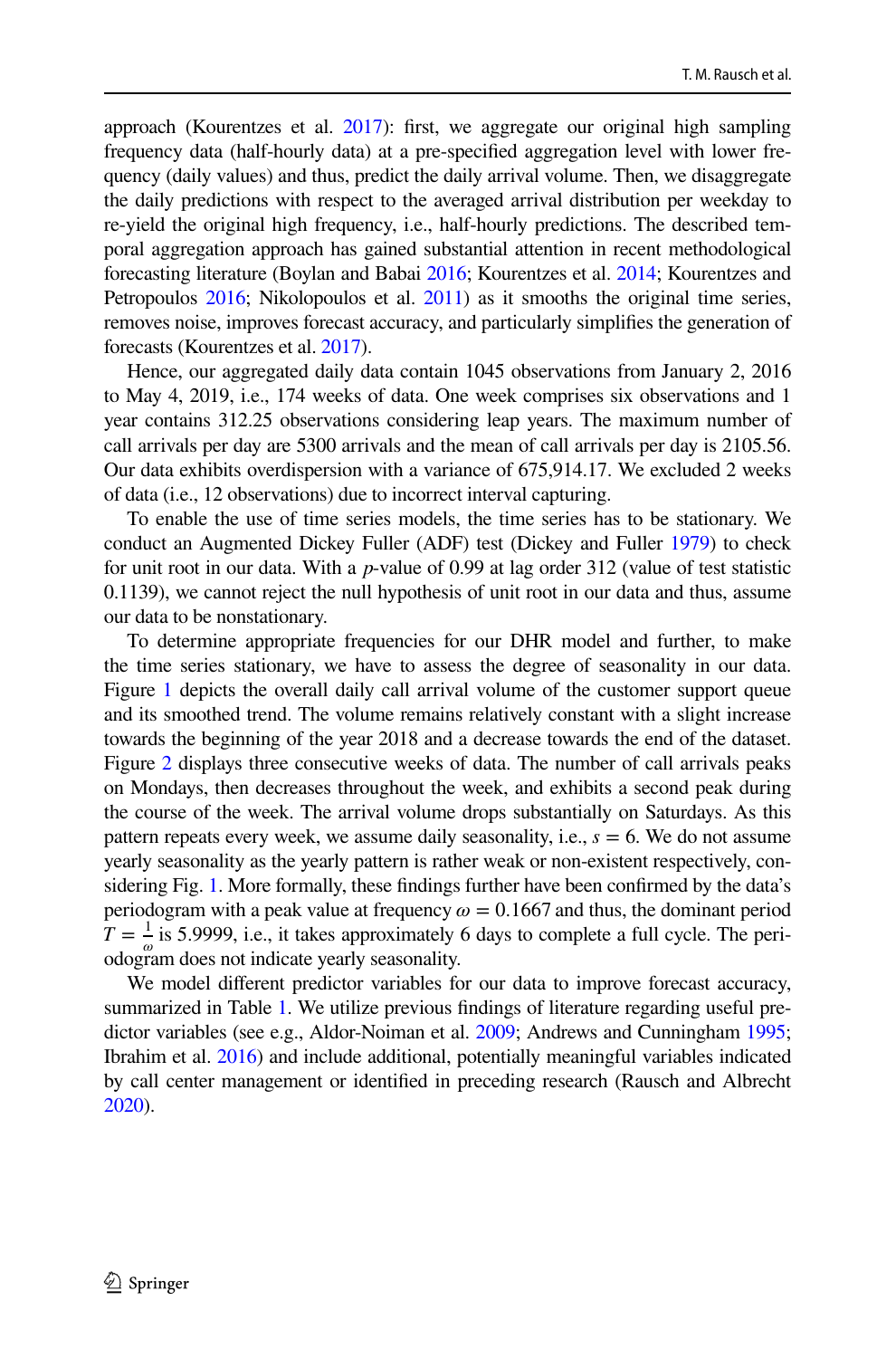

<span id="page-8-0"></span>**Fig. 1** Overall call arrival volume of customer support queue

### <span id="page-8-1"></span>**4.2 Experimental design**

To evaluate the performance of our proposed DHR model with predictor variables, we draw on several standard forecasting techniques of those presented in Sect. [2](#page-2-0) for comparison listed in Table [2.](#page-11-0) Thereby, we utilize different time series models such as ARIMA, ETS, RW, TBATS, and further, the standard DHR approach without predictor variables as well as common high-performance ML methods such as RF and gradient boosting with L1 regularization (GBR) as benchmark approaches since they have been found to outperform other models by extant forecasting research. We do not include neural networks in our comparison due to the trade-off between model parsimony and forecast accuracy. Neural networks are frequently computationally infeasible in terms of computation time and complexity and thus, are rather unsuitable for practical use.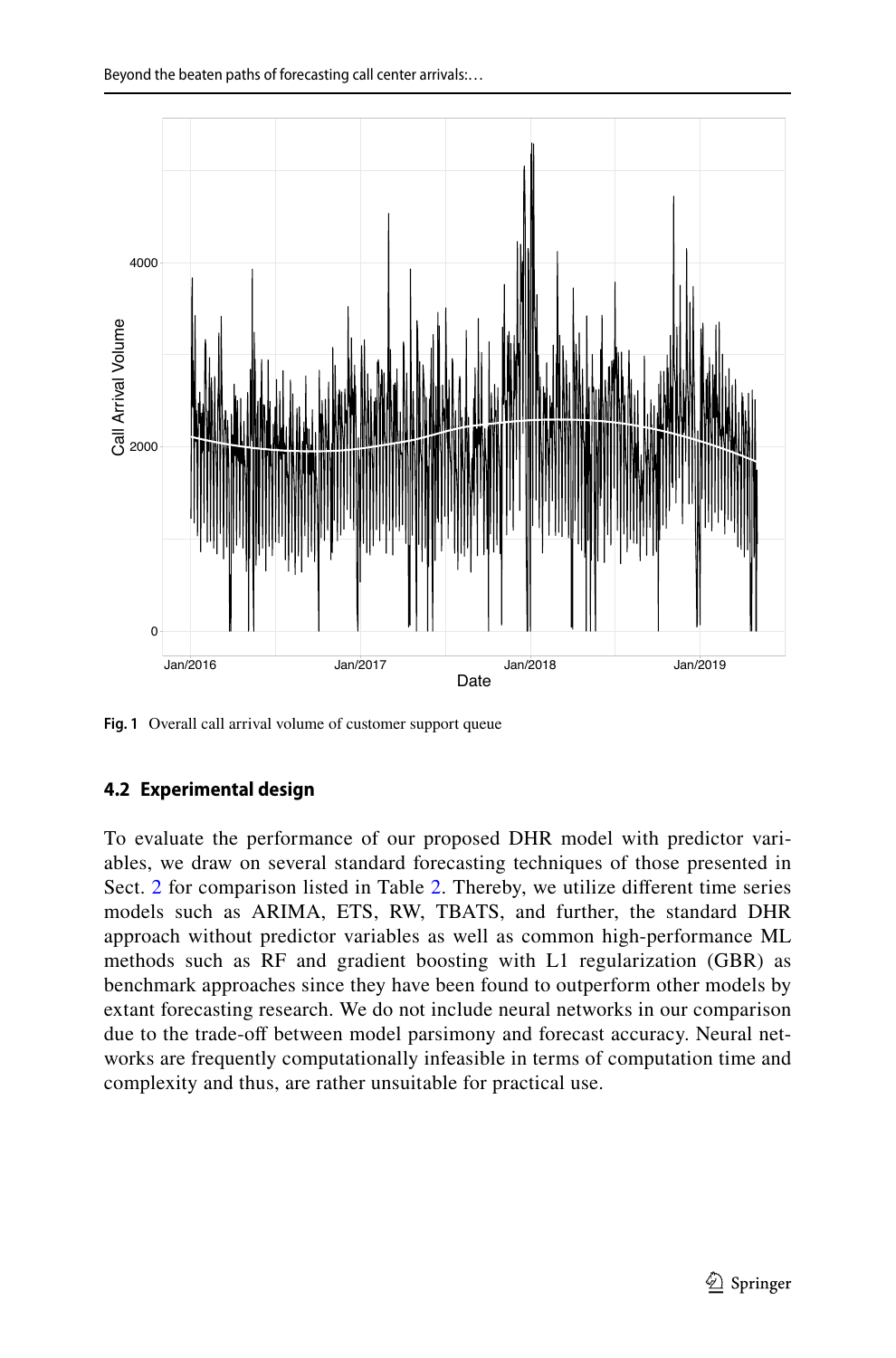

<span id="page-9-0"></span>**Fig. 2** Call arrival volume of three consecutive weeks

Since our time series in nonstationary, we apply time series decomposition before generating predictions with the time series approaches.<sup>[2](#page-9-1)</sup> The seasonal-trend decomposition based on Loess (STL) (Cleveland et al. [1990\)](#page-29-23) detrends and deseasonalizes the data yielding  $y_t = \hat{S}_t + \hat{A}_t$  for additive decomposition  $(y_t = \hat{S}_t * \hat{A}_t$  for multiplicative decomposition respectively) with  $\hat{A}_t = \hat{T}_t + \hat{R}_t$  for additive decomposition  $(\hat{A}_t = \hat{T}_t * \hat{R}_t)$  for multiplicative decomposition respectively). Thereby,  $\hat{S}_t$  is the seasonal component and  $\hat{A}_t$  is the data without seasonality, i.e., the seasonally adjusted component. Both components are forecasted separately. The former is predicted by

<span id="page-9-1"></span><sup>&</sup>lt;sup>2</sup> One of the anonymous reviewers pointed out that ETS models do not necessarily need time series decomposition prior to generating predictions. Nevertheless, although all ETS models are nonstationary, we also decompose the time series before applying the ETS model as predictions are assumed to become more accurate by detrending and deseasonalizing the time series frst compared to predictions based on the global series Theodosiou ([2011\)](#page-30-21).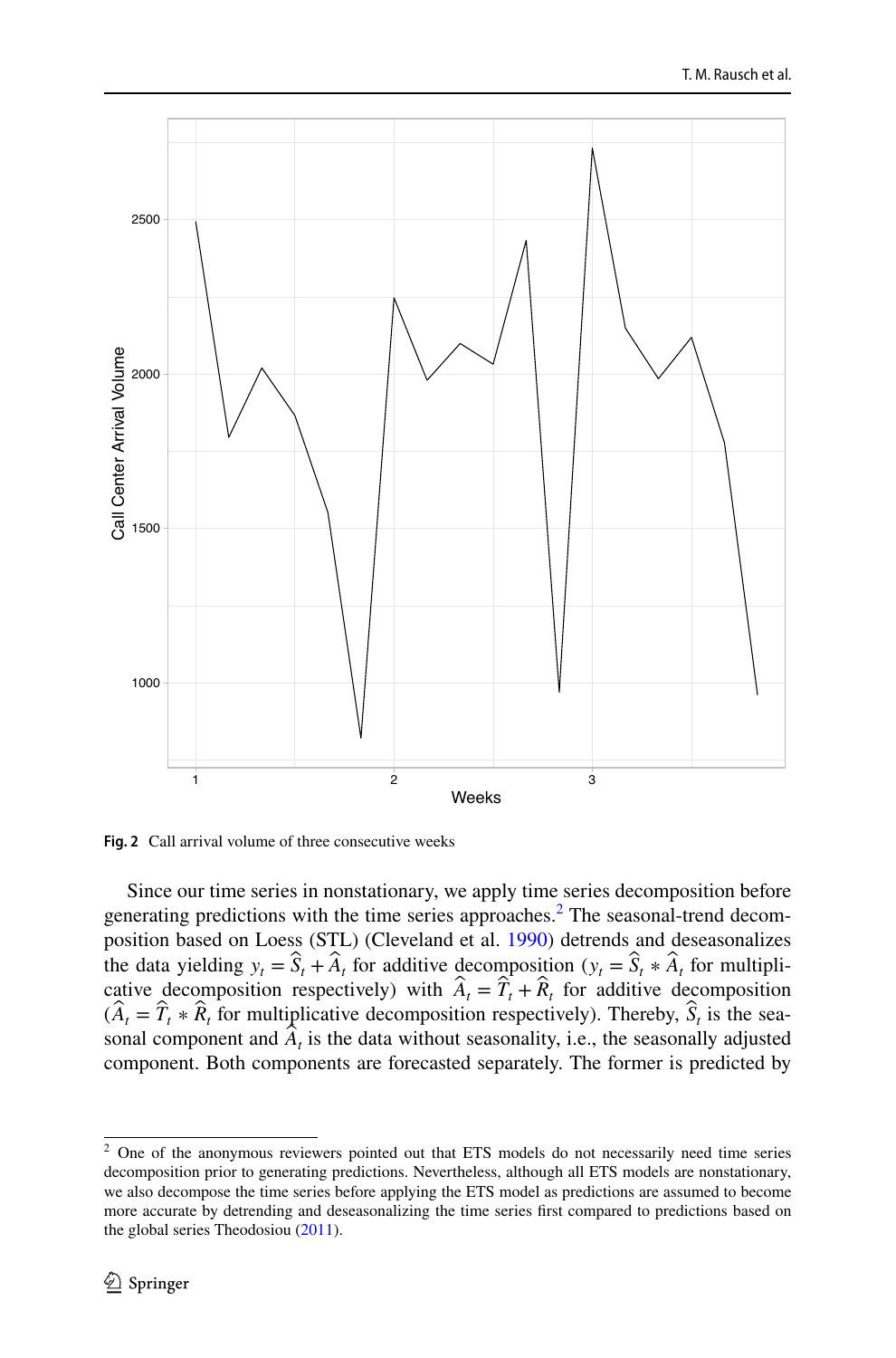<span id="page-10-0"></span>

| <b>Table 1</b> Predictor variables |                                                                                                                                                                                                                                                                                                   |                                                                                   |
|------------------------------------|---------------------------------------------------------------------------------------------------------------------------------------------------------------------------------------------------------------------------------------------------------------------------------------------------|-----------------------------------------------------------------------------------|
| Variable                           | Description                                                                                                                                                                                                                                                                                       | References                                                                        |
|                                    | Day-of-the-week Nominal variable: six values (Monday to Saturday) to capture the day-of-the-week-<br>effect                                                                                                                                                                                       | Aldor-Noiman et al. (2009), Ibrahim et al. (2016), Ibrahim and<br>L'Ecuyer (2013) |
| Holiday                            | Nominal variable: 16 values (15 public holidays and ordinary weekdays) to capture the Andrews and Cumingham (1995)<br>effect of German public holidays                                                                                                                                            |                                                                                   |
|                                    | Day-after-holiday Dummy variable: two values (days after public holidays and ordinary weekdays) to<br>capture the effect of days after public holidays                                                                                                                                            |                                                                                   |
| Outlier                            | a special offer), days on which the call center is closed, and ordinary weekdays) to<br>management: if an extraordinary high number of arrivals can be explained by e.g.<br>iable: four values (extreme outliers and outliers (marked as such by<br>capture the effect of outliers<br>Nominal var |                                                                                   |
| School holidays                    | Metric variable indicating the number of German states having school holidays to<br>capture the effect of German school holidays                                                                                                                                                                  |                                                                                   |
| Year                               | to capture the effect of busier seasons and the long-term development of the arrivals'<br>Nominal variable: eight values (semiannual sections from January 2016 to May 2019)<br>level                                                                                                             |                                                                                   |
| $CWO-3$                            | first weekend (CW0), the first week (CW1), the second week (CW2), and the third<br>Four dummy variables to capture the temporal effect of catalog mailings during the<br>week $(CW3)$ after release to capture the temporal effect of catalog mailings                                            | Aldor-Noiman et al. (2009), Andrews and Cunningham (1995)                         |
| MMai1-2<br>MPost1-2<br>DMail1-2    | delivery (MMail1, MPost1, and DMail1) and the day after (MMail2, MPost2, and<br>postal reminders (MPost) and due date e-mails (DMail) on the day of<br>Six dummy variables to capture the temporal effect of e-mail reminders (MMail)<br>as well as<br>DMail2)                                    | Aldor-Noiman et al. (2009)                                                        |
|                                    |                                                                                                                                                                                                                                                                                                   |                                                                                   |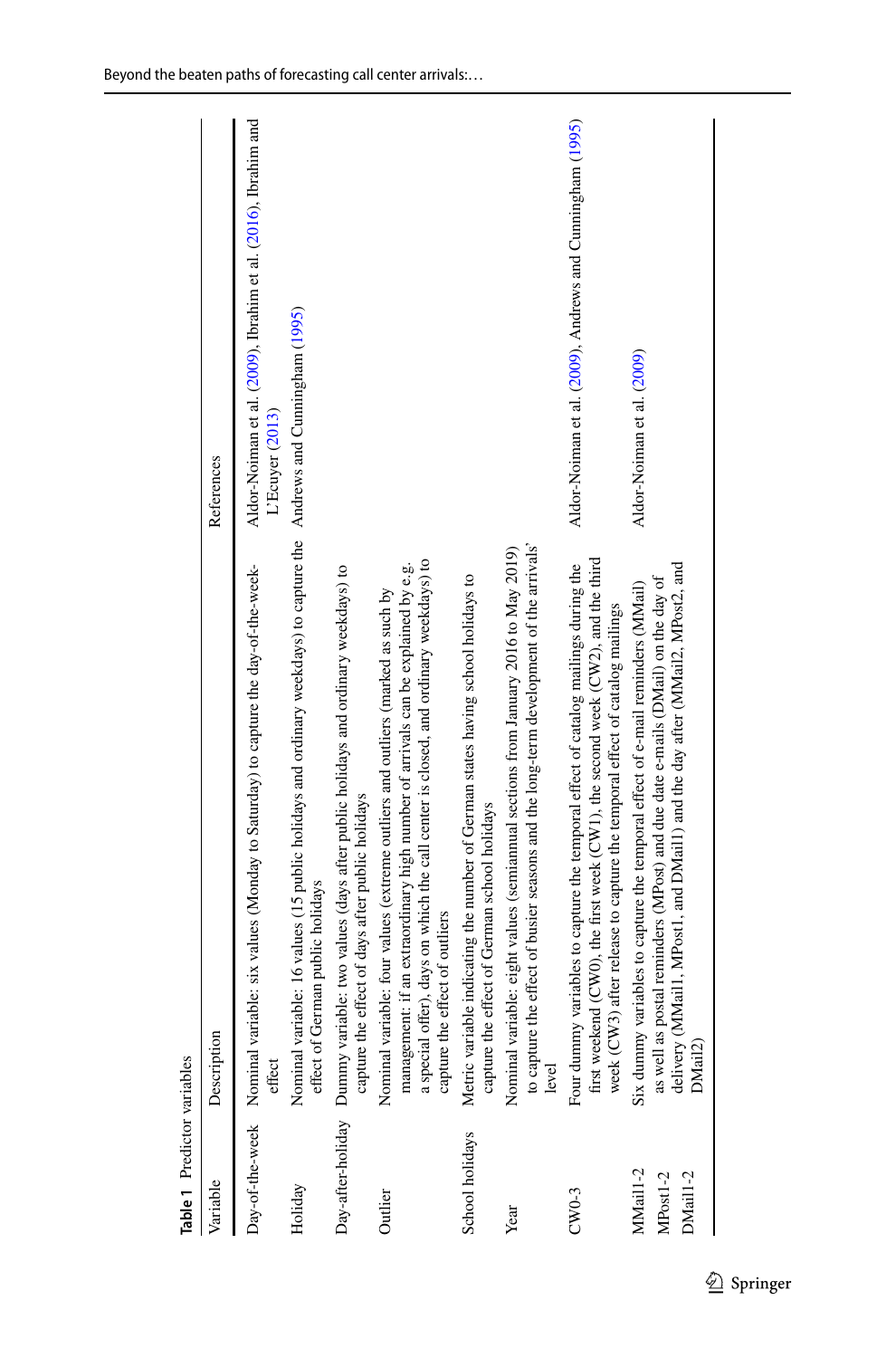| Model                         | Description                                                                                                                                                                                                                                                                                                                                                                                                                                                                                                                                                                                                                                                                                                                 |
|-------------------------------|-----------------------------------------------------------------------------------------------------------------------------------------------------------------------------------------------------------------------------------------------------------------------------------------------------------------------------------------------------------------------------------------------------------------------------------------------------------------------------------------------------------------------------------------------------------------------------------------------------------------------------------------------------------------------------------------------------------------------------|
| Time series models            |                                                                                                                                                                                                                                                                                                                                                                                                                                                                                                                                                                                                                                                                                                                             |
| <b>DHR</b>                    | Combination of a dynamic regression model and a harmonic<br>regression model, i.e., a regression model with Fourier terms as<br>predictors and an ARIMA error term (Young et al. 1999; Young<br>1999)                                                                                                                                                                                                                                                                                                                                                                                                                                                                                                                       |
| STL + (non-seasonal) ARIMA    | Combination of a seasonal-trend decomposition of time series<br>based on Loess and a non-seasonal ARIMA $(p,d,q)$ model, i.e.,<br>predictions are generated based on prior values $y_{t-p}$ of $y_t$ and<br>prior errors $\varepsilon_{t-q}$ (Box and Jenkins 1970)                                                                                                                                                                                                                                                                                                                                                                                                                                                         |
| $STL + ETS$                   | Combination of a seasonal-trend decomposition of time series<br>based on Loess and an exponential smoothing innovation state<br>space model (exponential smoothing model with an error term),<br>i.e., predictions are the exponentially weighted average of past<br>observations (Hyndman et al. 2002)                                                                                                                                                                                                                                                                                                                                                                                                                     |
| STL + RW with drift (RWDRIFT) | Combination of a seasonal-trend decomposition of time series<br>based on Loess and a random walk model, <i>i.e.</i> , predictions equal<br>the last observation and the average of changes between consecu-<br>tive observations                                                                                                                                                                                                                                                                                                                                                                                                                                                                                            |
| <b>TBATS</b>                  | Exponential smoothing innovation state space model (ETS model)<br>with a Box-Cox transformation (stabilizes the time series' vari-<br>ance), Fourier terms (trigonometric expression of seasonality<br>terms for complex seasonality as well as high frequency of sea-<br>sonality; allow seasonality to change over time), and an ARMA<br>(p,q) correction (De Livera et al. 2011)                                                                                                                                                                                                                                                                                                                                         |
| ML approaches                 |                                                                                                                                                                                                                                                                                                                                                                                                                                                                                                                                                                                                                                                                                                                             |
| <b>GBR</b>                    | Ensemble of successive weak learners ( <i>i.e.</i> , models that achieve<br>accuracy just above random guessing): within boosting, weak<br>learners are trained sequentially trying to correct its respective<br>predecessor (Schapire et al. 1998). I.e., each learner is con-<br>structed using feedback from previously grown learners. More<br>specifically, within gradient boosting, a subclass of boosting,<br>weak learners are fitted to the residual errors made by preced-<br>ing learners and gradient descent is used to identify the errors in<br>previous predictions (Friedman 2001, 2002)                                                                                                                  |
| RF                            | Ensemble of successive decision trees: Withing bagging, each<br>learner is grown independently from earlier learners. I.e., each<br>tree is built using a bootstrap sample of the data (Breiman 1996).<br>More specifically, within random forests, a subclass of bagging,<br>the algorithm draws $n_{tree}$ bootstrap samples, grows an unpruned<br>regression tree for each sample by randomly sampling $m_{\mu\nu}$ of the<br>predictors at each node, and then chooses the best split among<br>them. The outputs of the $n_{tree}$ trees are aggregated and averaged<br>to produce one final prediction (Breiman 2001; Liaw and Wiener<br>2002). An additional L1 regularization prevents the model from<br>overfitting |

### <span id="page-11-0"></span>**Table 2** Models for comparison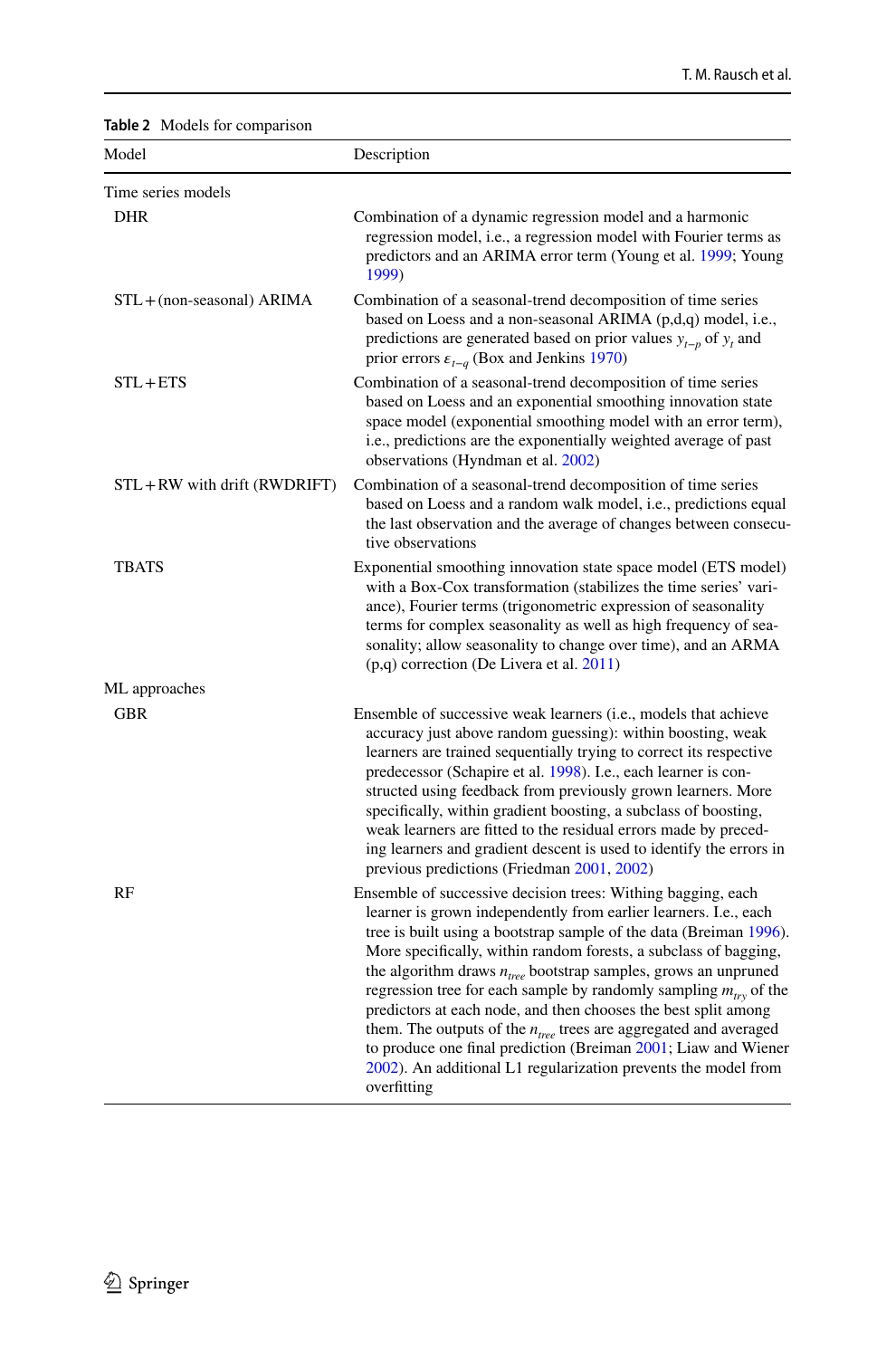drawing on the last period of the estimated component, which equals a seasonal naïve method, whereas any non-seasonal forecasting approach can be utilized for the latter. The transformations of the decomposed time series are then inverted to yield the forecasts of the original time series  $\{Y_t\}$  (Hyndman and Athanasopoulos [2018\)](#page-29-19).

To select appropriate predictor variables and flter out uninformative ones for our proposed DHR model, we draw on the forward variable selection procedure (Hyndman and Athanasopoulos [2018](#page-29-19)). A prevailing approach to identify essential predictor variables is to drop those variables whose *p*-values are statistically insignifcant (see e.g., Aldor-Noiman et al. [2009\)](#page-28-4). However, in a forecasting context, the *p*-value does not necessarily determine the variable's predictive performance regarding the out-of-sample predictions which are practically relevant. Hence, we begin with the null model comprising none of the variables and add each predictor variable at a time. The variable is maintained if it enhances forecast accuracy. This step is repeated until no further improvement of accuracy is yielded.

We evaluate model performance with time series cross-validation and an expanding rolling window. We use 118 weeks of data comprising 709 observations, i.e., the observations from January 2, 2016 to April 7, 2018, as our initial training data. We fit the models and predict 1 week or six observations respectively (i.e., forecast horizon  $h = 6$ ). During the next iteration, we roll the training data 1 week forward, re-estimate our models, and predict one unit of our forecast horizon further. During each iteration  $n = 1, 2, ..., N$ , the ML models' hyperparameters are optimized by implementing tenfold cross-validation with grid search. We further optimize the number of Fourier terms *k* of the DHR models by including a second loop within each iteration *n*: Since *k* can have a maximum value of  $T/2$ , the grid search for *k* is set within the range [1;3] and  $k \in \mathbb{N}$ . *k* is then optimized by fitting the model with the current training data and predicting the current out-of-sample data during each iteration  $n = 1, 2, \ldots, N$ . Forecast accuracy for the out-of-sample predictions is calculated for each  $k$  and subsequently,  $k$  is chosen with respect to the highest forecast accuracy results. Overall, the procedure is repeated 52 times, i.e., for 1 year, and hence,  $N = 52$ . As stated earlier, we exclude 2 weeks of data from October 22, 2018 to November 4, 2018 due to incorrect interval capturing and therefore, we predict 300 daily call arrival volumes.

As stated earlier, to yield relevance for practical use, we further disaggregate our daily predictions with respect to the averaged call arrival distribution for each weekday per half-hour interval to invert the daily predictions back to the series' original half-hour frequency, see Fig. [3](#page-13-0). We additionally include the averaged call distribution of holidays as they a divergent distribution compared to ordinary weekdays. Evidently, Mondays are the busiest days with a peak in the morning hours and a second smaller peak throughout the day. The remaining weekdays exhibit a similar course on a lower level. Saturdays register the fewest call arrivals on average throughout the day aside from holidays. Overall, each of the 300 predicted daily values is disaggregated into 30 half-hour intervals yielding a total of 9000 predictions.

To assess the models' performance, we compare the sub-daily forecasts with the out-of-sample or test data (i.e., the actual values) and compute forecast accuracy. We draw on mean absolute error (MAE) and root mean squared error (RMSE) as error measures: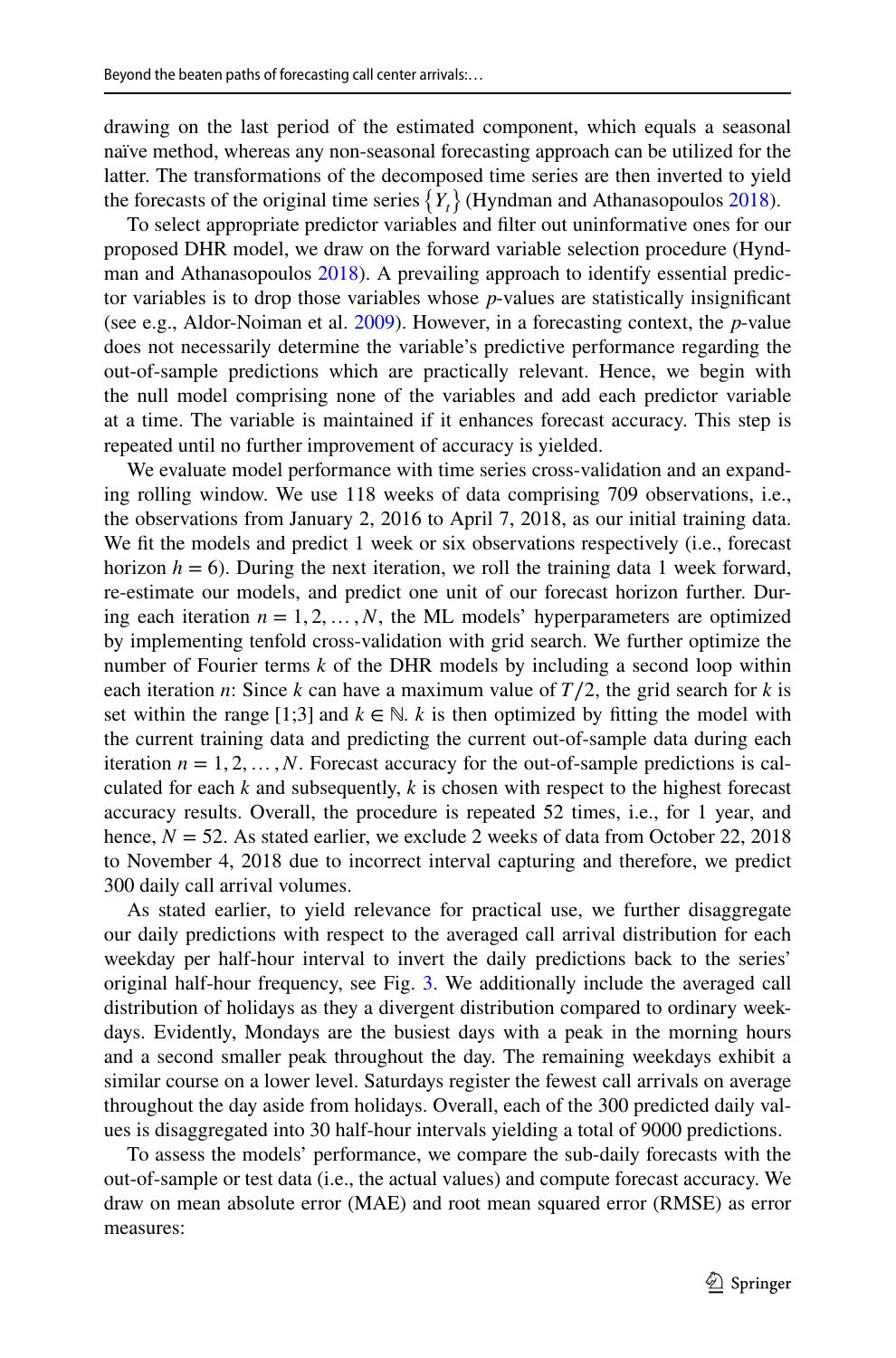

<span id="page-13-0"></span>**Fig. 3** Averaged call arrival distribution per weekday

$$
\text{MAE} = \frac{1}{T} \sum_{i=1}^{T} |Y_i - \hat{Y}_i| \quad \text{RMSE} = \sqrt{\frac{1}{T} \sum_{i=1}^{T} (Y_i - \hat{Y}_i)^2}
$$

with test (or out-of-sample) data  $Y_i$ , forecasted values  $\hat{Y}_i$ , and the number of forecasted values *T*. Since they are scale-dependent measures, they are both appropriate to compare predictions on the same scale. Both MAE and RMSE are frequently used by research to determine their forecasts' accuracy (see e.g., Aldor-Noiman et al. [2009;](#page-28-4) Barrow [2016;](#page-28-2) Ibrahim et al. [2016](#page-29-5); Taylor [2008;](#page-30-7) Weinberg et al. [2007](#page-30-15)) as they can be calculated and interpreted easily (Hyndman and Athanasopoulos [2018\)](#page-29-19).

We further check the robustness of our comparison results by considering (1) no lead time, (2) 1 week lead time, (3) 2 weeks lead time, and (4) 3 weeks lead time. In this context, lead time refers to the period between the dataset's last actual observation and the frst created forecast.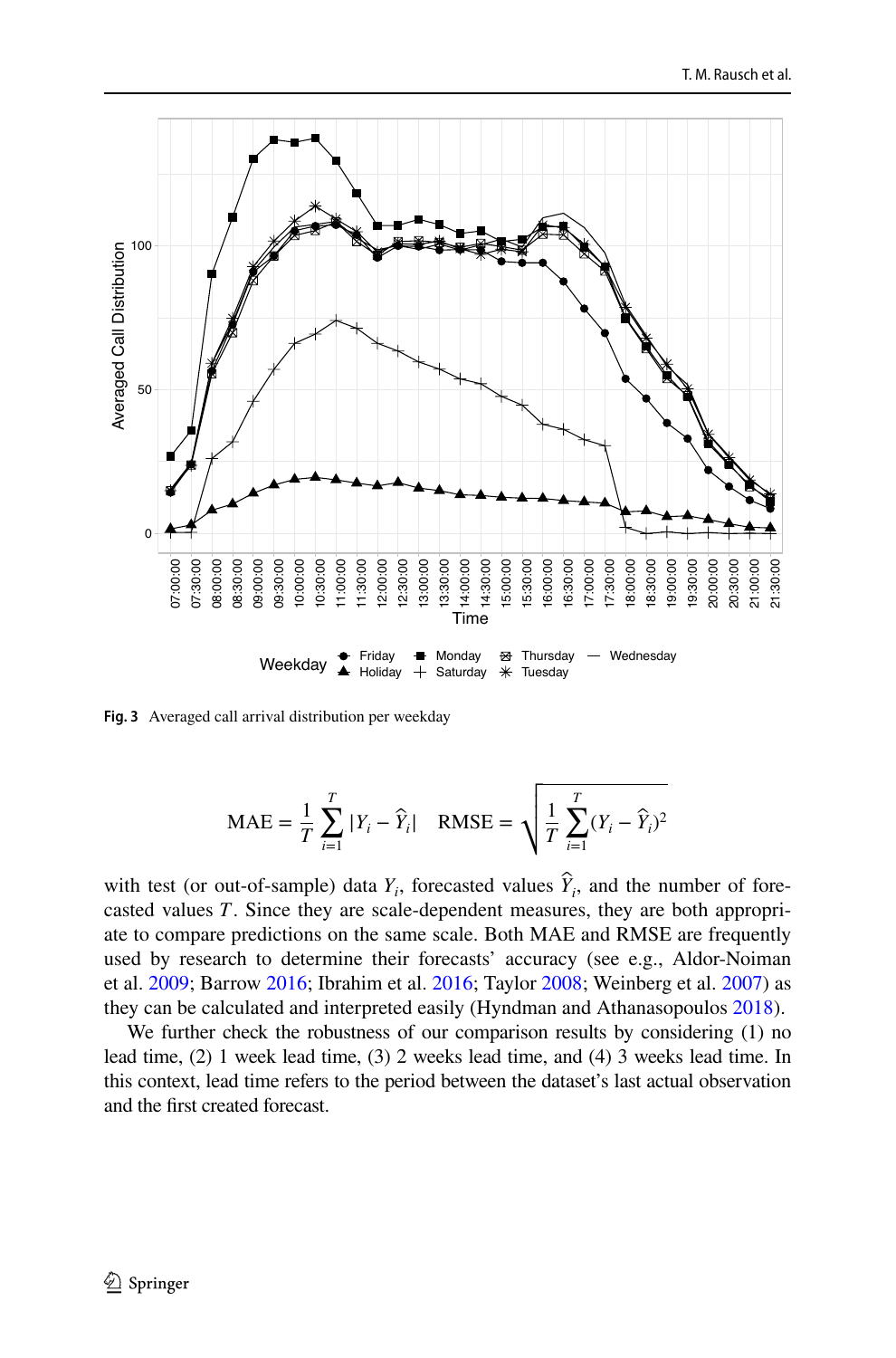|                        | . .          |          |           |             |  |
|------------------------|--------------|----------|-----------|-------------|--|
|                        | No lead time | One week | Two weeks | Three weeks |  |
| No predictor variables | 18.6089      | 19.2526  | 19.7547   | 20.0912     |  |
| Day-of-the-week        | 13.5712      | 13.6240  | 13.8336   | 14.1911     |  |
| Holiday                | 11.7666      | 11.8471  | 11.9814   | 11.8789     |  |
| Day-after-holiday      | 11.8434      | 11.9490  | 12.0462   | 12.0105     |  |
| School holidays        | 11.8158      | 11.8982  | 12.0792   | 12.1299     |  |
| Outlier                | 11.9839      | 12.0417  | 12.1656   | 12.1069     |  |
| Year                   | 12.1754      | 12.2806  | 12.4242   | 12.4873     |  |
| CW0                    | 11.7389      | 11.8578  | 11.9731   | 11.8851     |  |
| CW1                    | 11.7127      | 11.8451  | 11.9690   | 11.8648     |  |
| CW2                    | 11.7655      | 11.8510  | 11.9737   | 11.8873     |  |
| CW3                    | 11.7244      | 11.8144  | 11.9730   | 11.8720     |  |
| MMail1                 | 11.7489      | 11.8264  | 11.9795   | 11.8644     |  |
| MMail2                 | 11.5700      | 11.7269  | 11.9324   | 11.7686     |  |
| MPost1                 | 11.3872      | 11.4660  | 11.6455   | 11.6049     |  |
| MPost2                 | 11.3369      | 11.3959  | 11.5747   | 11.4863     |  |
| DMail1                 | 11.3140      | 11.2669  | 11.5805   | 11.4648     |  |
| DMail2                 | 11.2336      | 11.2250  | 11.5571   | 11.4688     |  |
| All                    | 11.5466      | 11.6480  | 11.9878   | 12.0333     |  |
|                        |              |          |           |             |  |

<span id="page-14-0"></span>**Table 3** Forward variable selection MAE results for customer support call arrival forecasts

The bold values are an improvement to the respective preceding value and the corresponding variable is included in the fnal model

#### **4.3 Results**

We conduct forward variable selection for our proposed DHR model. Drawing on the results in Table [3](#page-14-0), the variables year, outlier, school holidays, day-after-holiday, and CW2 do not enhance forecast accuracy regardless of the considered lead time constellation whereas the variables day-of-the-week, holiday, CW1, MMail2, MPost1, MPost2, and DMail2 improve accuracy for every lead time. The highest MAE improvement is yielded by the day-of-the-week and the holiday variable indicating their importance for the call center arrival forecasts.

To gather more detailed insights on variable importance, we calculated the relative importance *I* of each predictor variable *x*

$$
I_x = \frac{E^{(-x)} - E}{E}
$$

with *E* being the MAE of the final model with all selected variables (i.e., the model selected via forward variable selection within Table [3\)](#page-14-0) (Taieb and Hyndman [2014\)](#page-30-24). The predictor variable increasing the error the most after removing its relative efect can be considered the most infuential predictor variable given the other predictors. We calculate the variable importance with our proposed DHR model without lead time as this yielded the highest forecast accuracy among all considered lead times.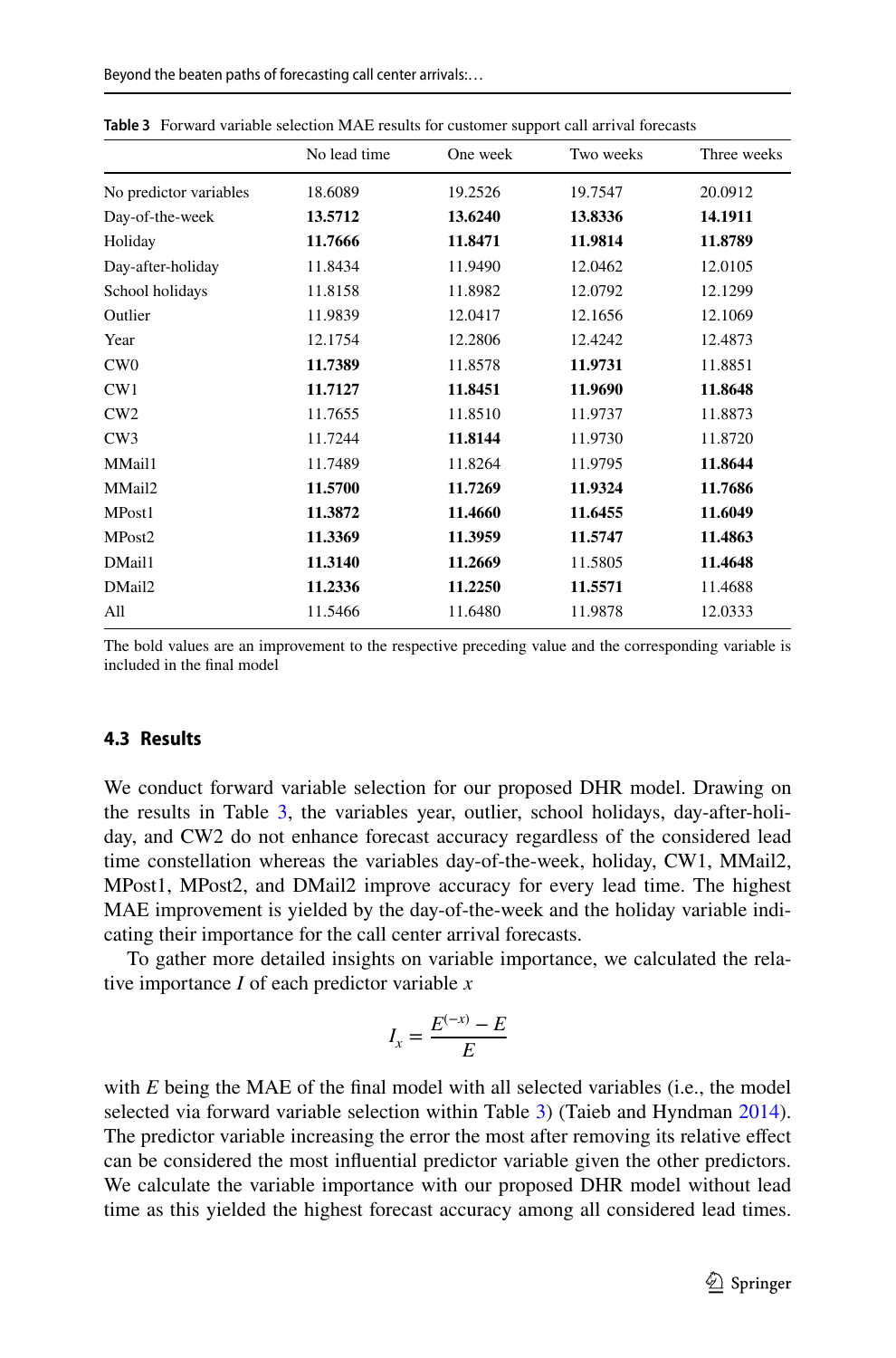<span id="page-15-0"></span>

| <b>Table 4</b> Predictor variable<br>importance for customer support<br>call arrival forecasts |                    | MAE without predictor<br>variable (compared to selected<br>model) | Predictor vari-<br>able importance |
|------------------------------------------------------------------------------------------------|--------------------|-------------------------------------------------------------------|------------------------------------|
|                                                                                                | Day-of-the-week    | 14.6435                                                           | 0.3035                             |
|                                                                                                | Holiday            | 12.9488                                                           | 0.1527                             |
|                                                                                                | CW0                | 11.2578                                                           | 0.0022                             |
|                                                                                                | CW1                | 11.2812                                                           | 0.0010                             |
|                                                                                                | MMail2             | 11.3541                                                           | 0.0107                             |
|                                                                                                | MPost1             | 11.5830                                                           | 0.0311                             |
|                                                                                                | MPost <sub>2</sub> | 11.3290                                                           | 0.0085                             |
|                                                                                                | DMail1             | 11.3356                                                           | 0.0091                             |
|                                                                                                | DMail2             | 11.3083                                                           | 0.0066                             |

<span id="page-15-1"></span>**Table 5** MAE results for customer support call arrival forecasts

|                              | No lead time | One week | Two weeks | Three weeks |
|------------------------------|--------------|----------|-----------|-------------|
| DHR with predictor variables | 11.2336      | 11.2250  | 11.5571   | 11.4648     |
| <b>DHR</b>                   | 14.3198      | 14.2243  | 14.3913   | 14.5242     |
| $STL + ARIMA$                | 17.8254      | 17.3990  | 17.7603   | 18.2596     |
| $STL + ETS$                  | 17.8028      | 17.4140  | 17.8213   | 18.4370     |
| STL+RWDRIFT                  | 17.7657      | 17.5317  | 17.7757   | 18.2407     |
| <b>TBATS</b>                 | 16.3675      | 17.1001  | 17.2664   | 17.6892     |
| <b>GBR</b>                   | 13.4358      | 13.7363  | 13.7492   | 13.5698     |
| RF                           | 12.0249      | 12.0516  | 12.3048   | 12.3006     |

The highest forecast accuracy for each lead time is marked in bold

DHR: dynamic harmonic regression; GBR: gradient boosting with regularization; RF: Random forest; STL+ARIMA: autoregressive integrated moving average with time series decomposition based on Loess; STL+ETS: innovation state space model with time series decomposition based on Loess; STL+RWDRIFT: random walk with drift with time series decomposition based on Loess; TBATS: trigonometric seasonality, Box–Cox transformation, ARMA errors, trend and seasonal components

Table [4](#page-15-0) depicts the resulting variable importances. The day-of-the-week as well as the holiday variable are clearly the two most important predictors. Among the variables containing information about marketing actions, the predictor capturing the efect of postal reminders on the day of delivery (MPost1) worsens forecast accuracy the most.

Tables [5](#page-15-1) and [6](#page-16-0) present the MAE and RMSE results of the investigated models. Our proposed DHR model with predictor variables outperforms the remaining models with respect to its MAE results for every considered lead time. Considering 2 weeks and 3 weeks of lead time, RF performs slightly better than our DHR model with regard to RMSE as evaluation metric. As the RMSE gives a higher weight to large errors, this indicates that our model made fewer large errors compared to RF. Nevertheless, as the discrepancy in RMSE between both models is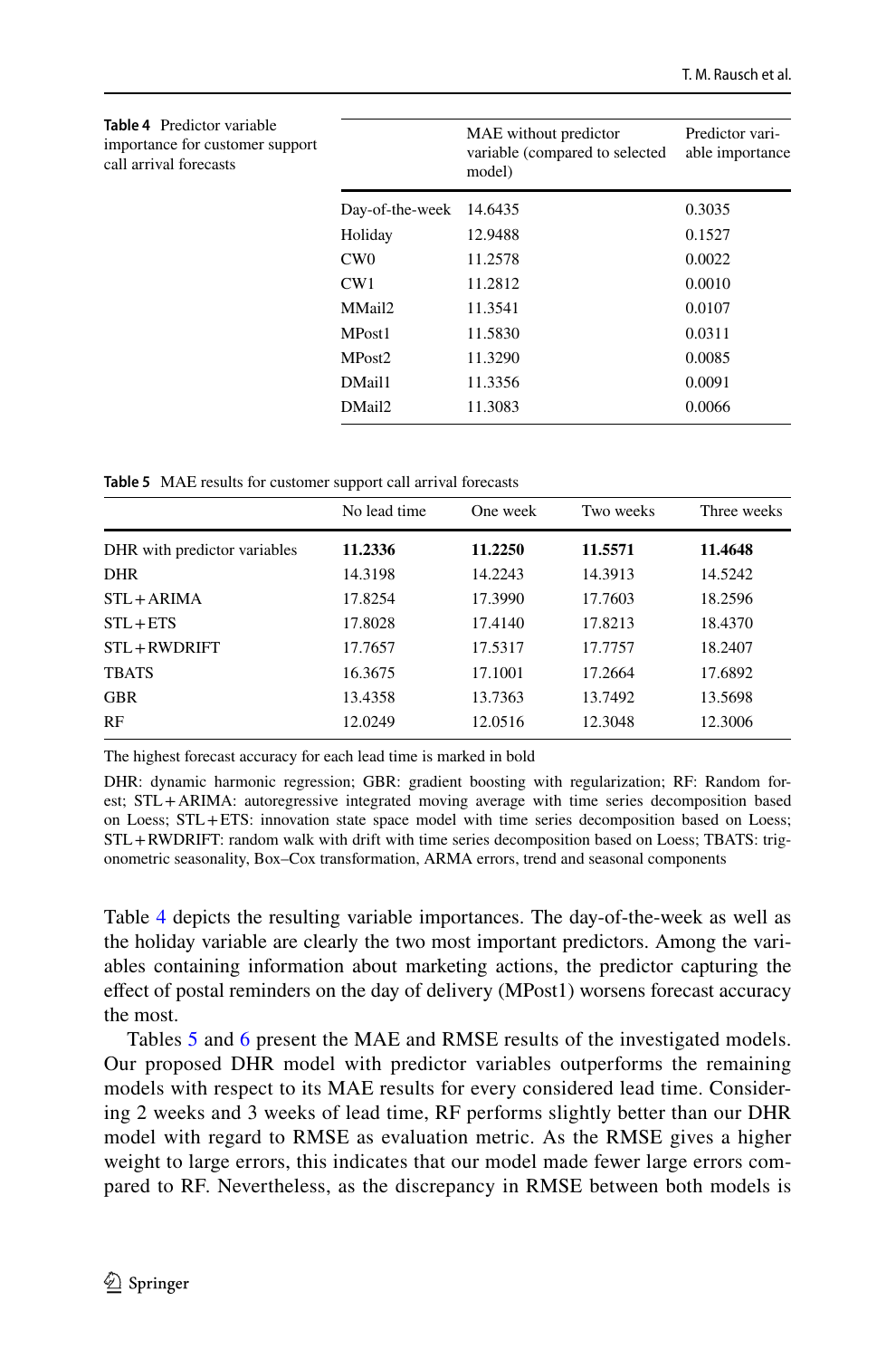|                              | No lead time | One week | Two weeks | Three weeks |
|------------------------------|--------------|----------|-----------|-------------|
| DHR with predictor variables | 15.7521      | 16.6844  | 17.0088   | 17.1805     |
| <b>DHR</b>                   | 22.4746      | 22.9245  | 23.1713   | 23.4540     |
| $STL + ARIMA$                | 30.3195      | 29.0067  | 29.3980   | 30.2608     |
| $STL + ETS$                  | 30.1632      | 28.9110  | 29.4276   | 30.4809     |
| STL+RWDRIFT                  | 30.1719      | 28.9619  | 29.1190   | 29.8225     |
| <b>TBATS</b>                 | 24.8822      | 26.0952  | 26.3939   | 27.0433     |
| <b>GBR</b>                   | 18.6523      | 19.2414  | 19.0341   | 18.7706     |
| RF                           | 16.6278      | 16.7476  | 16.9844   | 16.9797     |

<span id="page-16-0"></span>**Table 6** RMSE results for customer support call arrival forecasts

The highest forecast accuracy for each lead time is marked in bold

DHR: dynamic harmonic regression; GBR: gradient boosting with regularization; RF: Random forest; STL+ARIMA: autoregressive integrated moving average with time series decomposition based on Loess; STL+ETS: innovation state space model with time series decomposition based on Loess; STL+RWDRIFT: random walk with drift with time series decomposition based on Loess; TBATS: trigonometric seasonality, Box–Cox transformation, ARMA errors, trend and seasonal components

only around 0.2, this seems rather negligible. This further indicates the superiority and importance of contextual information.

The decomposed ARIMA, ETS, and RW models yield the most inaccurate forecasts and among the time series models while the standard DHR model without predictor variables is the second best performing model. Comparing both DHR models, predictor variables apparently enhance forecast accuracy substantially. Further, since the ML models comprise predictor variables, their forecasts are comparable but slightly worse than those of our proposed model. Overall, ML models are superior to the time series models.

Evidently, ex-post forecasts (i.e., their predictor variables can be modeled for both past observations (the training data) as well as future observations (the out-ofsample data)) of our proposed model and the ML models are outperforming ex-ante forecasts (i.e., the models are only using information that is available at the time of generating the forecasts) of the time series models used.

Considering the lead times, the present results support previous fndings in call center forecasting literature (Ibrahim et al. [2016;](#page-29-5) Rausch and Albrecht [2020\)](#page-30-11). Forecast accuracy declines steadily with increasing lead time for most of the models and the most accurate predictions for each model are yielded without any lead time.

### **4.4 Robustness checks**

To test the robustness of our results, we conducted further analyses. Although the temporal aggregation approach is assumed to remove noise and enhance forecast accuracy, it would not have been mandatory for the benchmark time series models, as these are computationally capable of modeling more than one seasonality. Thus, we generated forecasts based on the original series (i.e., sub-daily data) without the temporal aggregation approach (see Tables  $7$  and  $8$ ). Although forecast accuracy partially improves, our proposed DHR model with predictor variables is still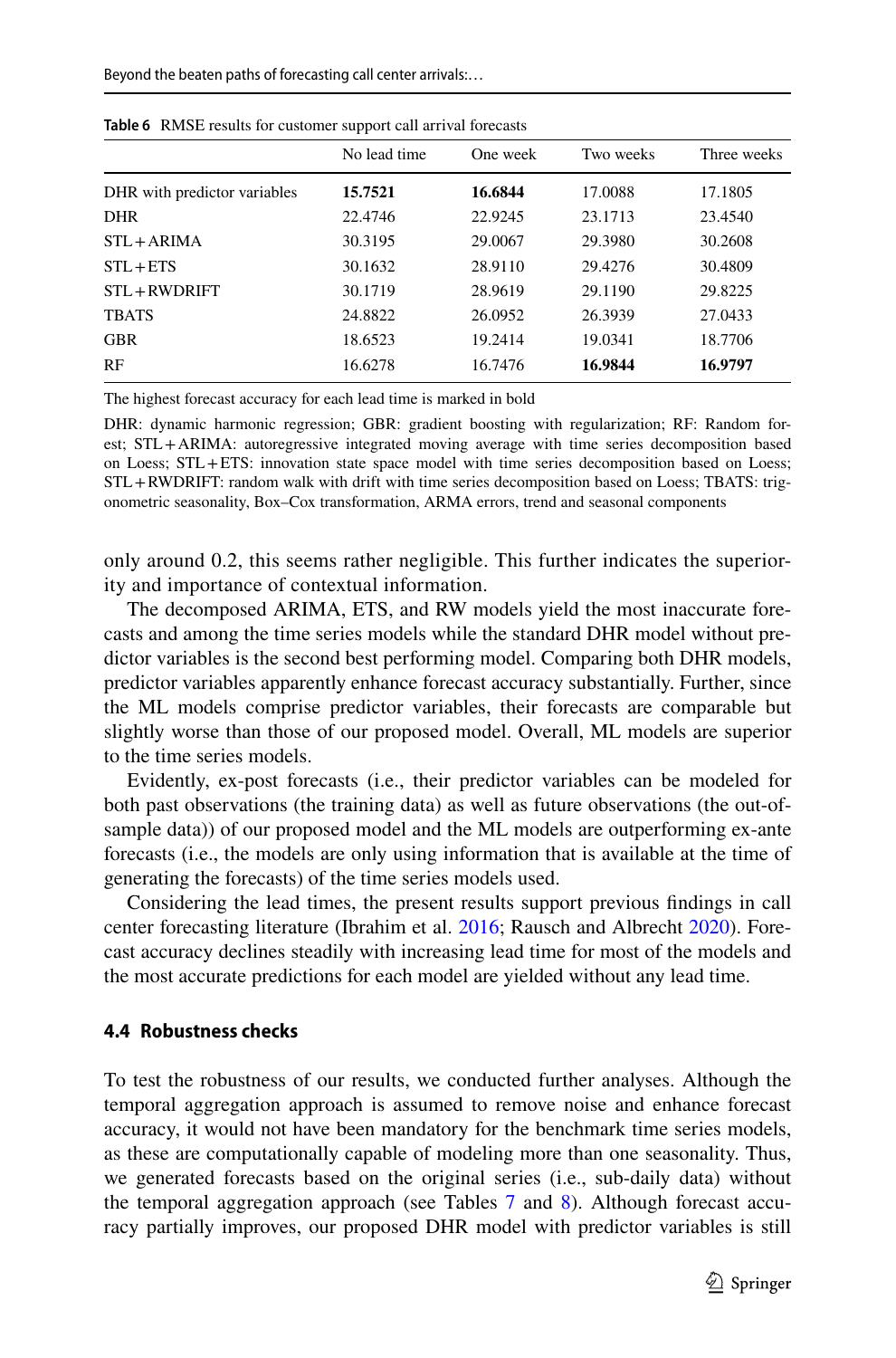|               | No lead time | One week | Two weeks | Three weeks |
|---------------|--------------|----------|-----------|-------------|
| <b>DSHW</b>   | 68.9264      | 151.4902 | 230.738   | 310.4899    |
| $STL + ARIMA$ | 14.5263      | 14.7404  | 15.5448   | 15.8520     |
| $STL + ETS$   | 14.5263      | 14.7407  | 15.5448   | 15.8520     |
| STL+RWDRIFT   | 14.6651      | 14.6334  | 15.2941   | 15.7877     |
| <b>TBATS</b>  | 18.1162      | 17.9856  | 18.8661   | 18.9823     |
| <b>GBR</b>    | 12.9393      | 13.1488  | 13.3987   | 13.7386     |
| RF            | 11.7544      | 11.8129  | 12.0648   | 12.8134     |

<span id="page-17-0"></span>**Table 7** MAE results for customer support call arrival forecasts based on original sub-daily data without temporal aggregation

DSHW: double seasonal Holt-Winters; GBR: gradient boosting with regularization; RF: Random forest; STL+ARIMA: autoregressive integrated moving average with time series decomposition based on Loess; STL+ETS: innovation state space model with time series decomposition based on Loess; STL+RWDRIFT: random walk with drift with time series decomposition based on Loess; TBATS: trigonometric seasonality, Box–Cox transformation, ARMA errors, trend and seasonal components

<span id="page-17-1"></span>**Table 8** RMSE results for customer support call arrival forecasts based on original sub-daily data without temporal aggregation

| No lead time | One week  | Two weeks | Three weeks |
|--------------|-----------|-----------|-------------|
| 880.8499     | 1,769.499 | 2,675.125 | 3,584.931   |
| 22.7009      | 23.1810   | 24.2187   | 25.0726     |
| 22.9251      | 23.0876   | 23.9239   | 24.7768     |
| 23.0503      | 23.1555   | 23.9506   | 24.7793     |
| 30.8184      | 30.7156   | 31.6453   | 31.8839     |
| 18.1216      | 18.3299   | 18.6043   | 19.3079     |
| 15.5678      | 16.6541   | 16.8929   | 18.4903     |
|              |           |           |             |

DSHW: double seasonal Holt-Winters; GBR: gradient boosting with regularization; RF: Random forest; STL+ARIMA: autoregressive integrated moving average with time series decomposition based on Loess; STL+ETS: innovation state space model with time series decomposition based on Loess; STL+RWDRIFT: random walk with drift with time series decomposition based on Loess; TBATS: trigonometric seasonality, Box–Cox transformation, ARMA errors, trend and seasonal components

superior in terms of MAE results. Nevertheless, without temporal aggregation, RF's RMSE values for forecasts without lead time and with one as well as 2 weeks lead time are slightly better than those of the DHR model. Additionally, we generated forecasts based on the original sub-daily data with a double seasonal exponential smoothing model (DSHW) and found our models to be noticeably superior.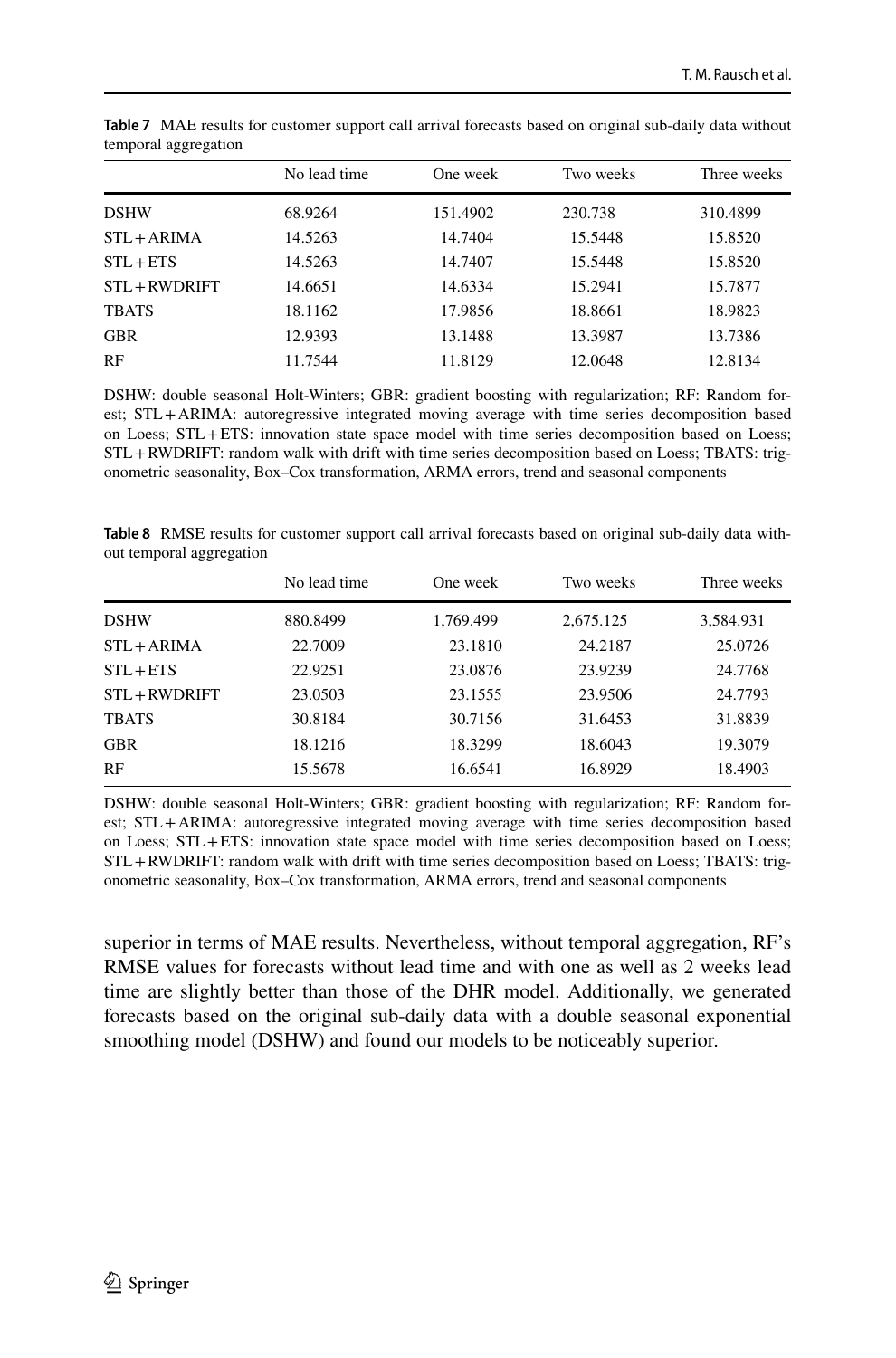

<span id="page-18-1"></span>**Fig. 4** Overall e-mail arrival volume of customer support queue

### <span id="page-18-0"></span>**5 Analysis of customer support e‑mail arrival series**

### **5.1 Preliminary data analysis**

To further validate our results and allow for the development of multi-channel customer contact in modern call centers, we additionally investigate the e-mail arrivals of the customer support queue. The incoming e-mail data of this queue varies from the previous call analysis in the number of available observations per week, the level of average and maximum arrival count per interval, and the existence of trend in the arrival volume.

The aggregated daily data consist of 1220 observations from January 2, 2016 to May 5, 2019, i.e., 174 weeks of data. Since e-mails arrive at any time throughout the day and on every weekday from Mondays to Sundays, 1 week consists of seven observations and 1 year comprises 365.25 observations considering leap years. The maximum number of e-mail arrivals is 3240 per day. The customer support queue receives 1670.15 e-mails on average each day and with a variance of 283,687.87 the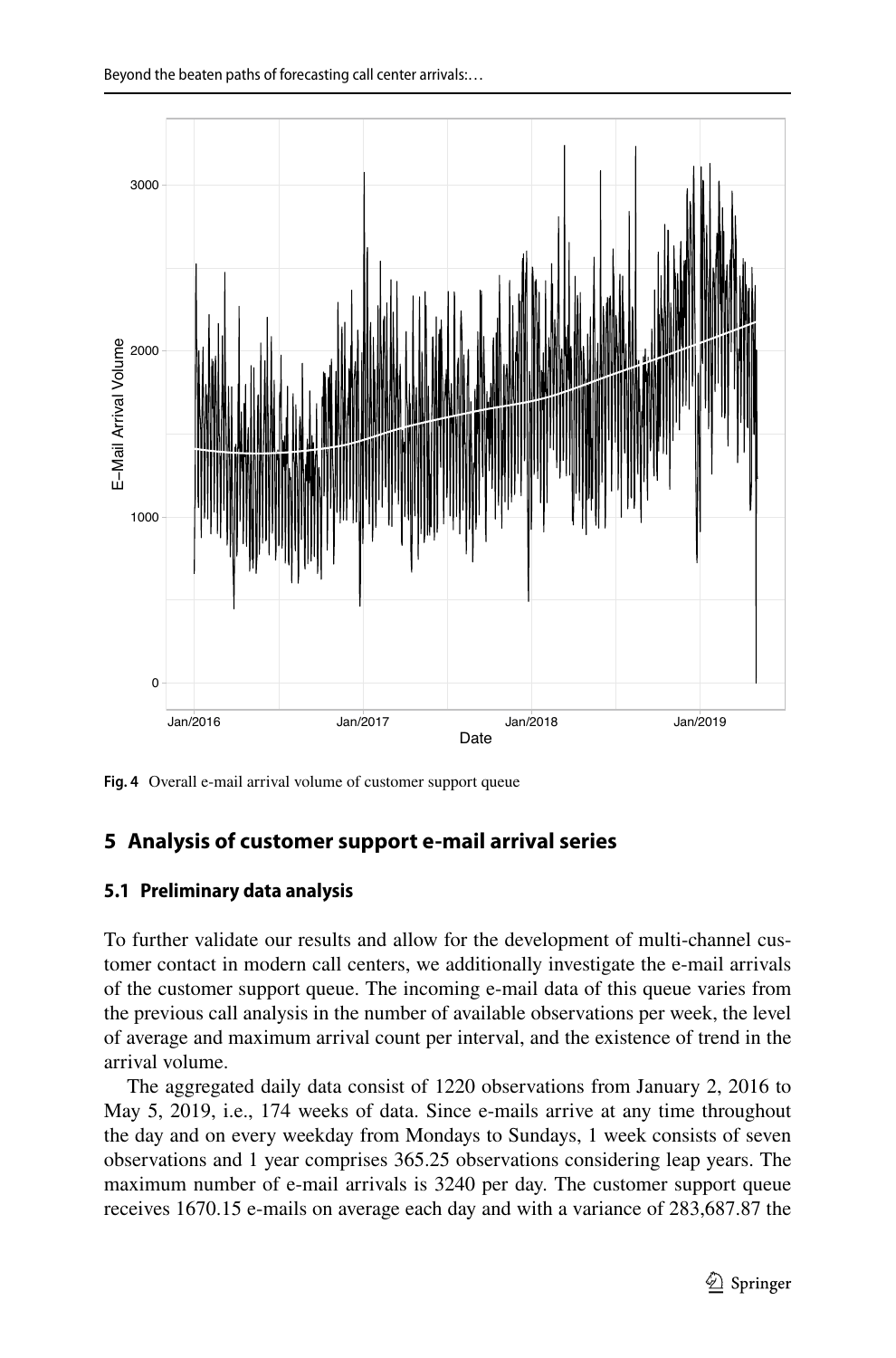

<span id="page-19-0"></span>**Fig. 5** E-Mail arrival volume of three consecutive weeks

data is overdispersed. With a *p*-value of 0.98 at lag order 365 (value of test statistic − 0.4533) of the ADF test, we cannot reject the null hypothesis of unit root in our data and thus, assume our data to be nonstationary.

Figure [4](#page-18-1) exhibits a steady upwards trend in the overall e-mail arrival volume. Figure [5](#page-19-0) reveals that the e-mail arrival volume is high from Mondays to Fridays and drops noticeably on weekends. Since this pattern repeats every week, we assume weekly seasonality for the daily data, i.e.,  $s = 7$ . Further, there is no considerable yearly seasonality. More formally, the data's periodogram exhibits a peak value at frequency  $\omega = .1432$  and thus, the dominant period  $T = \frac{1}{\omega}$  is 6.9832, i.e., it takes approximately seven days to complete a full cycle. The periodogram does not indicate a frequency which implies yearly seasonality.

We use the experimental design and predictor variables described in Sects. [4.1](#page-6-3) and [4.2](#page-8-1) respectively. Accordingly, we extend the day-of-the-week predictor variable as well as the forecast horizon *h* to 7 days. To determine the averaged e-mail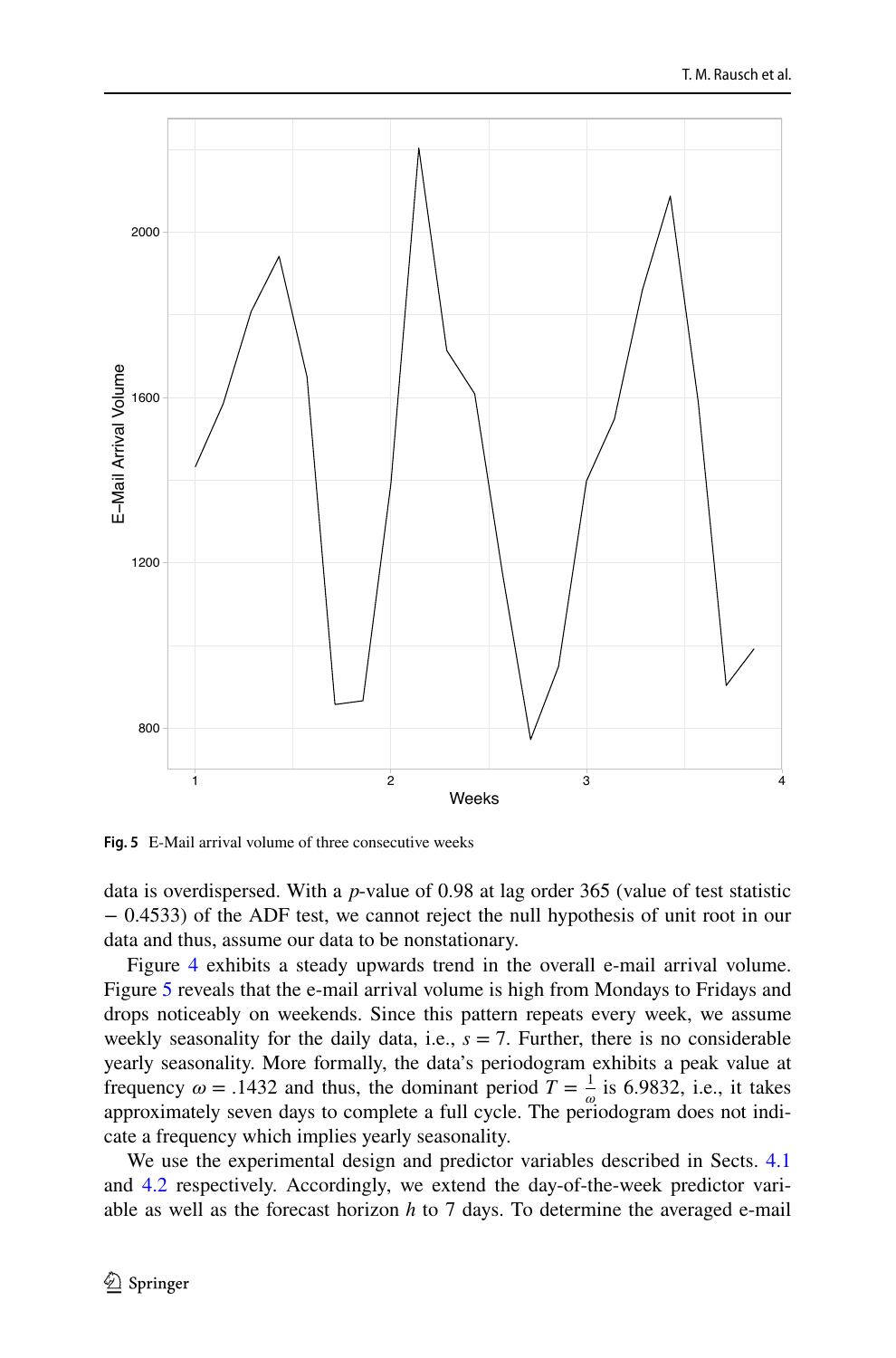

<span id="page-20-0"></span>**Fig. 6** Averaged e-mail arrival distribution per weekday

distribution per weekday, we draw on the original hourly dataset comprising 29,280 observations and average the cumulated e-mail arrivals for each interval per weekday (see Fig. [6](#page-20-0)). Evidently, Mondays to Fridays exhibit a similar distribution with few e-mail arrivals during the night, a peak in the morning hours, and a second smaller peak throughout the day. The volume drops towards the end of the day. On Saturdays, Sundays, and holidays the e-mail arrival volume is relatively low but has a similar distribution.

### **5.2 Results**

Similar to the customer support call arrival series, we conduct forward vari-able selection for our DHR model listed in Table [9](#page-21-0). The variables day-afterholiday, school holidays, outlier, year, CW1, CW2, and DMail1 do not improve forecast accuracy regardless of the considered lead time constellation, whereas the variables day-of-the-week, holidays, CW0, and MMail1 have a positive impact on accuracy for every lead time. Analogous to the call arrival series,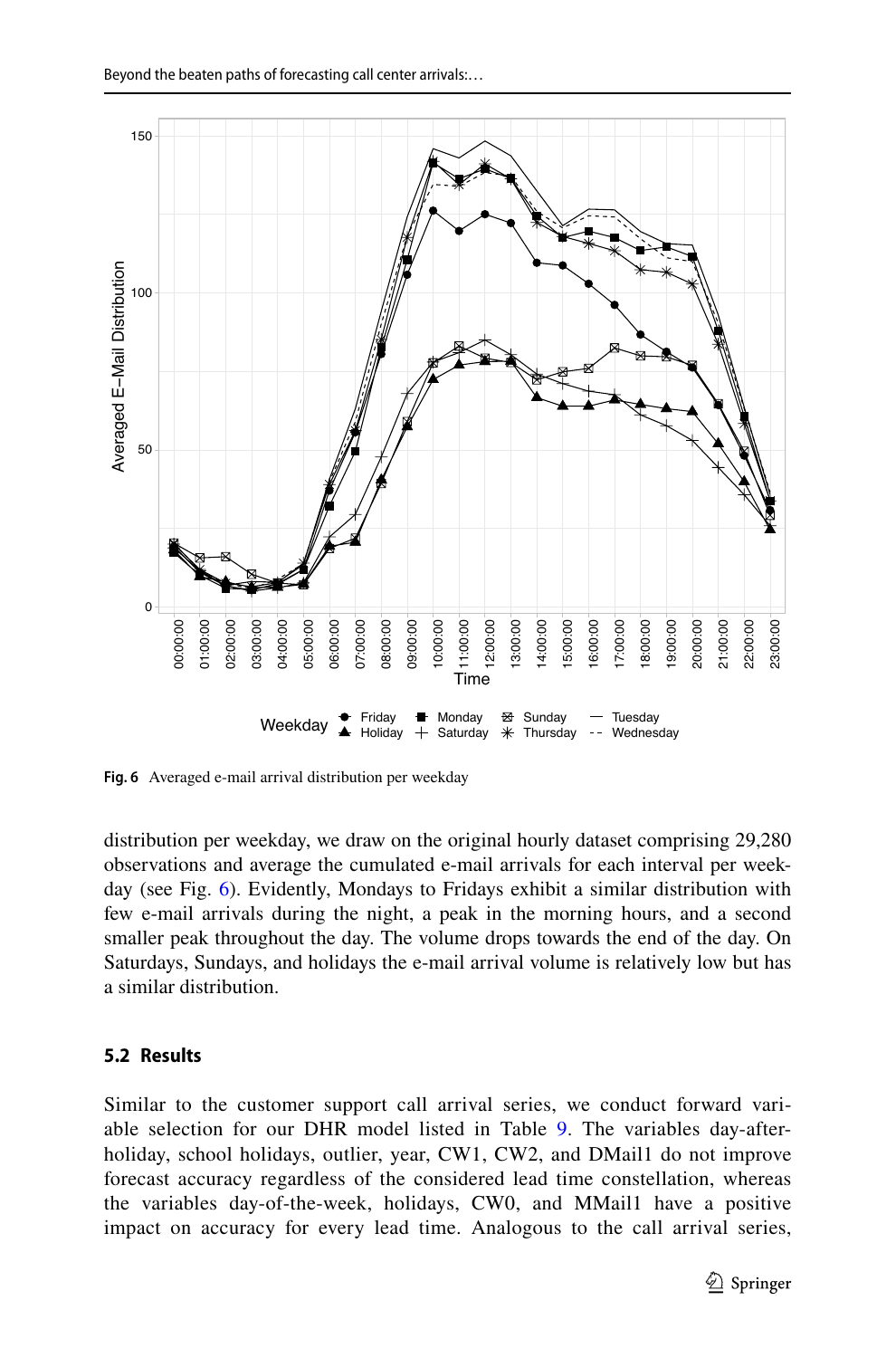|                        | No lead time | One week | Two weeks | Three weeks |
|------------------------|--------------|----------|-----------|-------------|
| No predictor variables | 16.4636      | 17.3453  | 18.1969   | 18.5699     |
| Day-of-the-week        | 14.6233      | 14.7007  | 15.0112   | 15.1020     |
| Holiday                | 14.2472      | 14.3957  | 14.5968   | 14.5782     |
| Day-after-holiday      | 14.2547      | 14.4004  | 14.5999   | 14.5856     |
| School holidays        | 14.2520      | 14.4547  | 14.6330   | 14.6229     |
| Outlier                | 14.2759      | 14.4185  | 14.5990   | 14.6019     |
| Year                   | 14.3672      | 14.5808  | 14.8253   | 14.8272     |
| CW0                    | 14.2470      | 14.3674  | 14.5592   | 14.5604     |
| CW1                    | 14.2881      | 14.3853  | 14.5636   | 14.5761     |
| CW2                    | 14.2483      | 14.3826  | 14.5679   | 14.5792     |
| CW3                    | 14.2476      | 14.3685  | 14.5588   | 14.5686     |
| MMail1                 | 14.0404      | 14.2270  | 14.4386   | 14.4538     |
| MMail2                 | 14.0306      | 14.2055  | 14.4413   | 14.4627     |
| MPost1                 | 14.0497      | 14.2740  | 14.4738   | 14.4513     |
| MPost <sub>2</sub>     | 14.0283      | 14.2080  | 14.4336   | 14.4520     |
| DMail1                 | 14.0533      | 14.3239  | 14.5907   | 14.5382     |
| DMail2                 | 13.9974      | 14.1827  | 14.4355   | 14.4230     |
| All                    | 14.2046      | 14.4940  | 14.8711   | 14.9533     |

<span id="page-21-0"></span>**Table 9** Forward variable selection MAE results for customer support e-mail arrival forecasts

The bold values are an improvement to the respective preceding value and the corresponding variable is included in the fnal model

<span id="page-21-1"></span>

| <b>Table 10</b> Predictor variable<br>importance for customer support<br>e-mail arrival forecasts |                         | MAE without predictor<br>variable (compared to selected<br>model) | Predictor vari-<br>able importance |
|---------------------------------------------------------------------------------------------------|-------------------------|-------------------------------------------------------------------|------------------------------------|
|                                                                                                   | Day-of-the-week 15.6057 |                                                                   | 0.1149                             |
|                                                                                                   | Holiday                 | 14.3916                                                           | 0.0282                             |
|                                                                                                   | CW0                     | 14.0072                                                           | 0.007                              |
|                                                                                                   | MMail1                  | 14.2565                                                           | 0.0185                             |
|                                                                                                   | MMail2                  | 14.0121                                                           | 0.0010                             |
|                                                                                                   | MPost <sub>2</sub>      | 13.9975                                                           | 0.0000                             |
|                                                                                                   | DMail2                  | 14.0283                                                           | 0.0022                             |
|                                                                                                   |                         |                                                                   |                                    |

the day-of-the-week and holiday variables cause the highest MAE improvement and are assumed to be important elements contributing to the present prediction results.

To gather more detailed insights into predictor variable importance, we determine—analogously to the customer support call arrival series—the variable importance of each predictor included in the selected model from Table [9.](#page-21-0) Table [10](#page-21-1) outlines the respective variable importance. Again, the day-of-the-week variable is the most important predictor. With respect to the marketing-relevant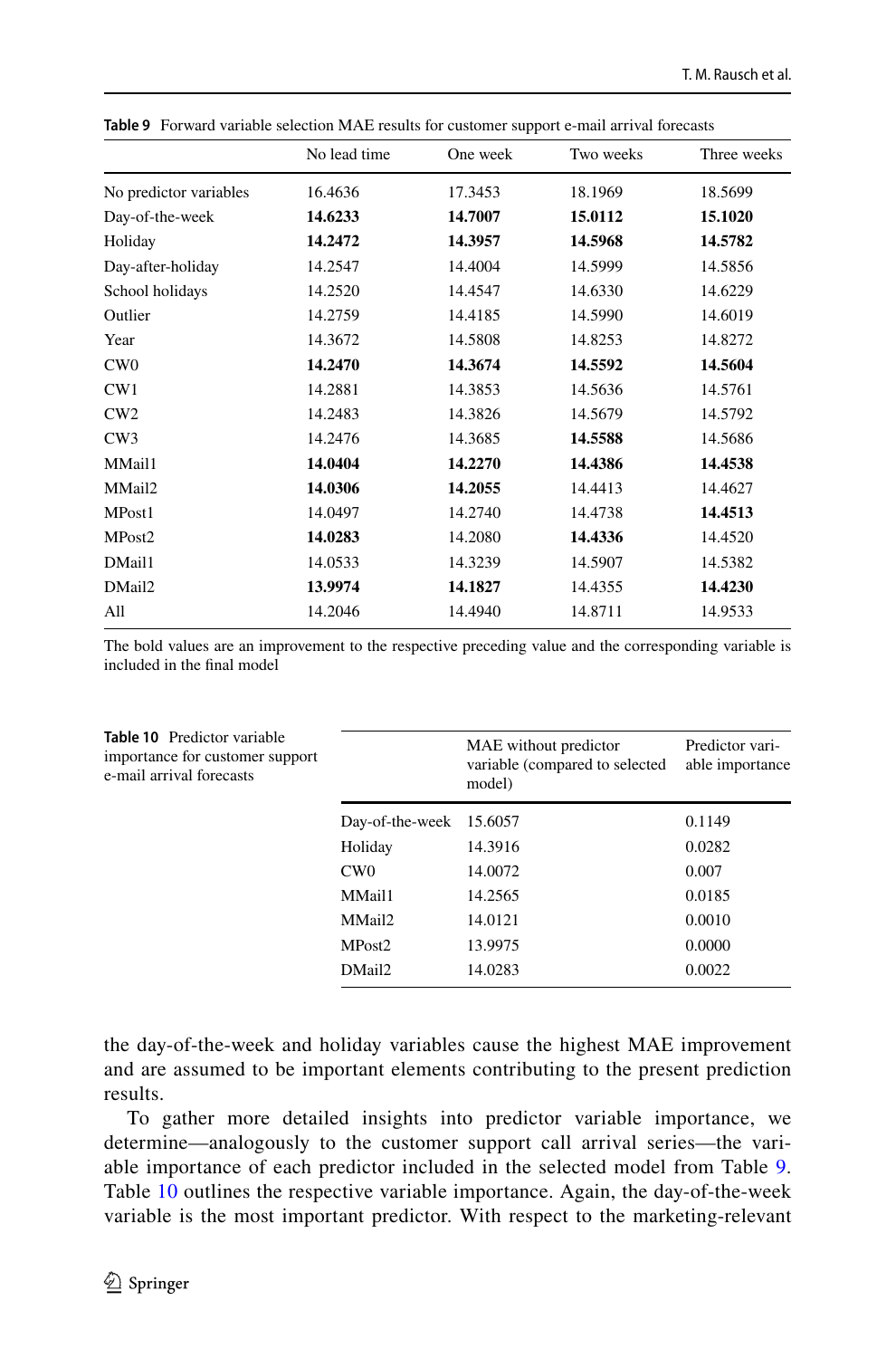|                              | . .<br>No lead time | One week | Two weeks | Three weeks |
|------------------------------|---------------------|----------|-----------|-------------|
| DHR with predictor variables | 13.9974             | 14.1827  | 14.4336   | 14.4230     |
| <b>DHR</b>                   | 14.9317             | 15.2102  | 15.4306   | 15.5281     |
| $STL + ARIMA$                | 15.5983             | 15.6356  | 15.8708   | 15.9973     |
| $STL + ETS$                  | 15.7058             | 15.7584  | 15.9991   | 16.1562     |
| STL+RWDRIFT                  | 17.1299             | 17.6039  | 17.6647   | 17.9944     |
| <b>TBATS</b>                 | 15.6257             | 15.9940  | 16.2795   | 16.3678     |
| <b>GBR</b>                   | 16.6198             | 18.5997  | 17.3449   | 17.1729     |
| RF                           | 15.9811             | 16.6069  | 17.0371   | 17.1368     |

<span id="page-22-0"></span>**Table 11** MAE results for customer support e-mail arrival forecasts

The highest forecast accuracy for each lead time is marked in bold

DHR: dynamic harmonic regression; GBR: gradient boosting with regularization; RF: Random forest; STL+ARIMA: autoregressive integrated moving average with time series decomposition based on Loess; STL+ETS: innovation state space model with time series decomposition based on Loess; STL+RWDRIFT: random walk with drift with time series decomposition based on Loess; TBATS: trigonometric seasonality, Box–Cox transformation, ARMA errors, trend and seasonal components

<span id="page-22-1"></span>**Table 12** RMSE results for customer support e-mail arrival forecasts

|                              | No lead time | One week | Two weeks | Three weeks |
|------------------------------|--------------|----------|-----------|-------------|
| DHR with predictor variables | 25,8450      | 26.3258  | 26.7295   | 26.2177     |
| <b>DHR</b>                   | 27.2817      | 27.7663  | 27.9761   | 28.8035     |
| $STL + ARIMA$                | 28.3968      | 28.4400  | 28.7987   | 29.0450     |
| $STL + ETS$                  | 28.4915      | 28.5459  | 28.9247   | 29.2177     |
| STL+RWDRIFT                  | 30.2348      | 31.1480  | 31.4703   | 31.5576     |
| <b>TBATS</b>                 | 28.5707      | 29.1941  | 29.4854   | 29.5885     |
| <b>GBR</b>                   | 28.9195      | 32.0761  | 29.9215   | 29.6442     |
| RF                           | 28.1436      | 28.8698  | 29.3342   | 29.4563     |

The highest forecast accuracy for each lead time is marked in bold

DHR: dynamic harmonic regression; GBR: gradient boosting with regularization; RF: Random forest; STL+ARIMA: autoregressive integrated moving average with time series decomposition based on Loess; STL+ETS: innovation state space model with time series decomposition based on Loess; STL+RWDRIFT: random walk with drift with time series decomposition based on Loess; TBATS: trigonometric seasonality, Box–Cox transformation, ARMA errors, trend and seasonal components

variables, the predictor capturing the efect of e-mail reminders on the day of delivery (MMail1) worsens forecast accuracy the most.

Tables [11](#page-22-0) and [12](#page-22-1) summarize the MAE and RMSE results for the customer support e-mail arrival forecasts. Although the customer support queue receives fewer e-mails than calls on average, the MAE and RMSE obtained for the customer support e-mail arrival predictions are comparable to those of the customer support call arrival forecasts. Similar to the call arrivals analysis, the proposed DHR model with predictor variables outperforms the remaining time series and ML approaches for every considered lead time constellation. Forecast accuracy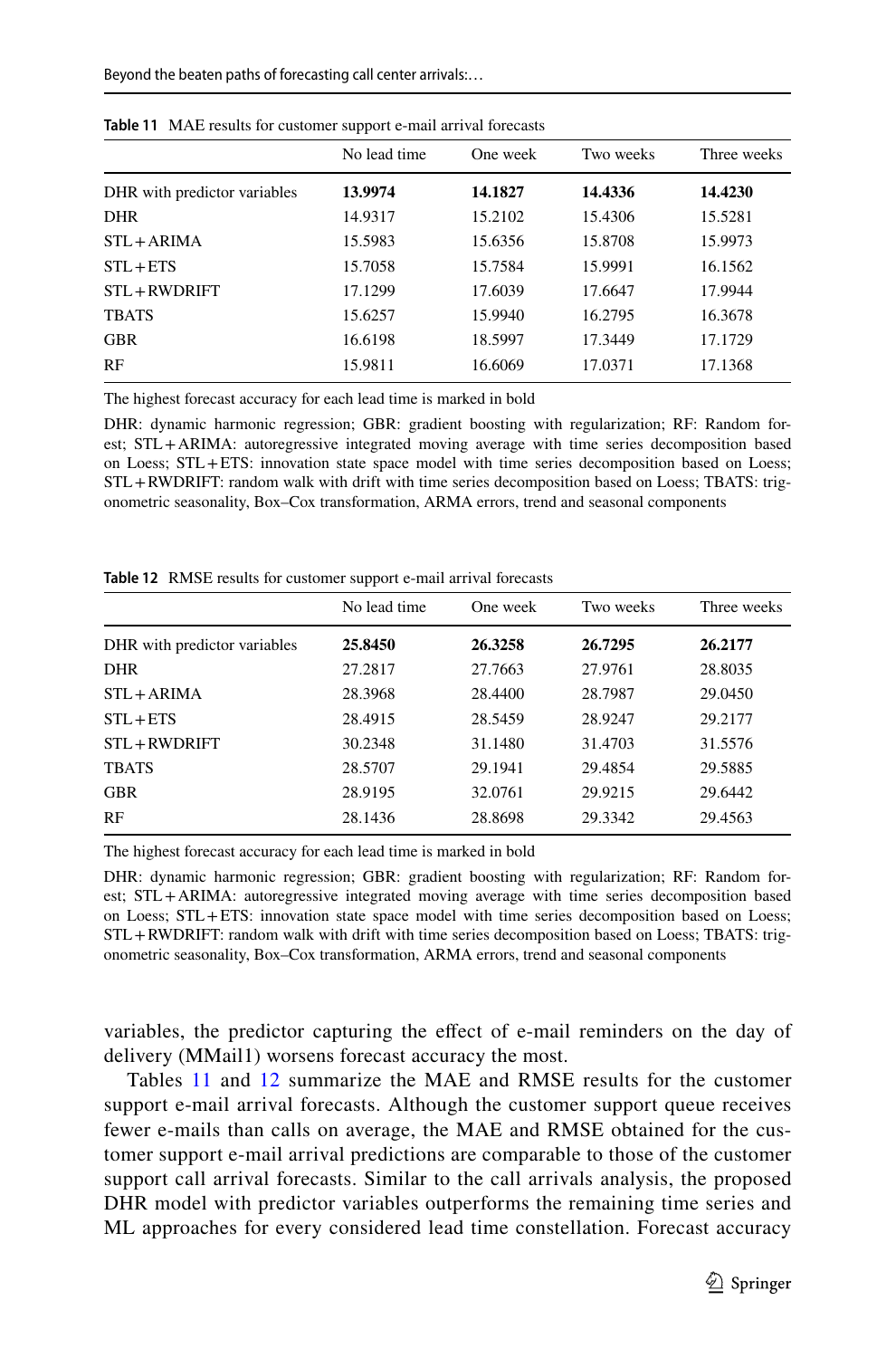|              | No lead time | One week | Two weeks | Three weeks |
|--------------|--------------|----------|-----------|-------------|
| <b>DSHW</b>  | 18.4400      | 19.9364  | 20.5614   | 20.3284     |
| STL + ARIMA  | 15.8875      | 17.0814  | 17.8252   | 17.8173     |
| $STL + ETS$  | 17.1596      | 18.6449  | 19.1254   | 19.5232     |
| STL+RWDRIFT  | 17.7435      | 19.1402  | 19.6219   | 20.1637     |
| <b>TBATS</b> | 19.8545      | 20.8313  | 21.7826   | 21.9521     |
| <b>GBR</b>   | 18.5135      | 19.0513  | 17.5940   | 17.4820     |
| RF           | 15.5333      | 16.1990  | 16.8110   | 16.9005     |
|              |              |          |           |             |

<span id="page-23-0"></span>**Table 13** MAE results for customer support e-mail arrival forecasts based on original sub-daily data without temporal aggregation

DSHW: double seasonal Holt-Winters; GBR: gradient boosting with regularization; RF: Random forest; STL+ARIMA: autoregressive integrated moving average with time series decomposition based on Loess; STL+ETS: innovation state space model with time series decomposition based on Loess; STL+RWDRIFT: random walk with drift with time series decomposition based on Loess; TBATS: trigonometric seasonality, Box–Cox transformation, ARMA errors, trend and seasonal components

<span id="page-23-1"></span>**Table 14** RMSE results for customer support e-mail arrival forecasts based on original sub-daily data without temporal aggregation

|               | No lead time | One week | Two weeks | Three weeks |
|---------------|--------------|----------|-----------|-------------|
| <b>DSHW</b>   | 32.9748      | 35.1945  | 35.9617   | 35.6316     |
| $STL + ARIMA$ | 28.5696      | 30.0853  | 31.0859   | 30.7144     |
| $STL + ETS$   | 29.4874      | 31.4311  | 32.1550   | 32.3495     |
| STL+RWDRIFT   | 20.2880      | 31.9048  | 33.1407   | 33.4434     |
| <b>TBATS</b>  | 32.0302      | 33.2508  | 34.2860   | 34.3550     |
| <b>GBR</b>    | 32.4089      | 29.5703  | 30.2263   | 30.3050     |
| RF            | 27.7846      | 28.7869  | 29.2917   | 29.3207     |

DSHW: double seasonal Holt-Winters; GBR: Gradient boosting with regularization; RF: Random forest; STL+ARIMA: autoregressive integrated moving average with time series decomposition based on Loess; STL+ETS: Innovation state space model with time series decomposition based on Loess; STL+RWDRIFT: random walk with drift with time series decomposition based on Loess; TBATS: trigonometric seasonality, Box–Cox transformation, ARMA errors, trend and seasonal components

mainly declines with higher lead times while the best performance for each model is yielded without lead time.

For the customer support e-mail arrivals, the performance gap between time series and ML models is not as evident as for the call arrivals. Under the conditions of a more apparent trend in the examined data, time series models operate in a comparable performance range as ML models. The DHR model without predictor variables yields the second-best forecasts indicating that the Fourier terms itself have a high predictive potential. The additional predictor variables in our model further enhance this predictive power. Among the ML models, the RF algorithm outperforms the gradient boosting approach with L1 regularization.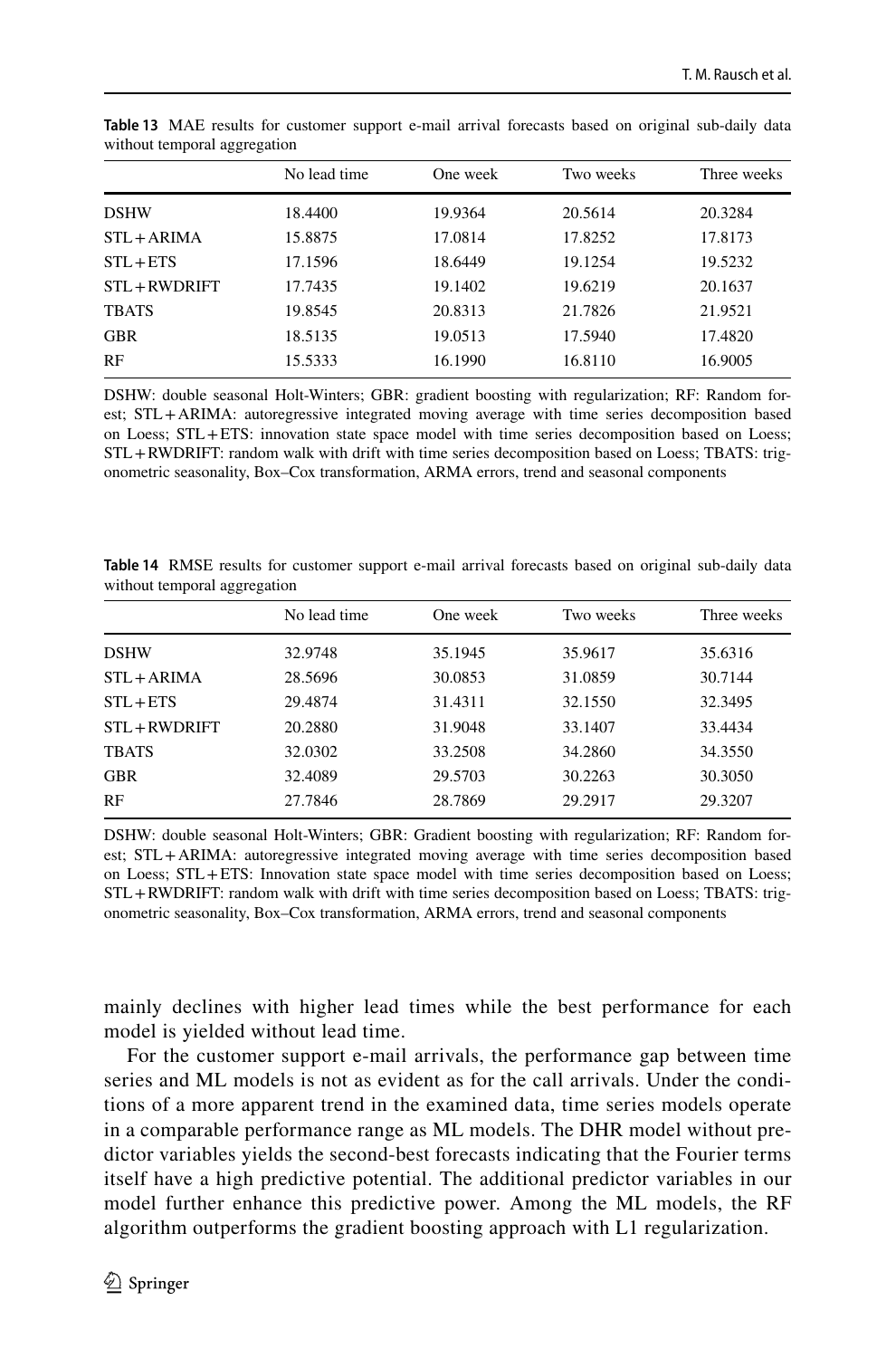### **5.3 Robustness checks**

We conducted additional analyses to test the results' robustness. We generated predictions based on the original sub-daily data without the temporal aggregation approach (see Tables [13](#page-23-0) and [14](#page-23-1)). Forecast accuracy does not improve for the time series models, but for RF. Similar to the customer support call arrivals, we additionally generated forecasts based on the original sub-daily data with a double seasonal exponential smoothing model. Overall, our proposed DHR approach with predictor variables still outperforms the benchmark models in terms of both MAE as well as RMSE and for every lead time constellation.

### <span id="page-24-0"></span>**6 Discussion**

The fndings of the analysis using call as well as e-mail arrival data from the customer support queue of the call center demonstrate clear benefts of the use of our proposed model. In line with the hypothesis that combining the strengths of diferent forecasting model types will lead to an increase in prediction performance and, at the same time, entail advantages for the use in practice, the DHR model with predictor variables outperforms other approaches investigated. Thereby, we contribute not only to the existing body of literature in several ways but further provide practical implications for decision-makers regarding methodological aspects on the one hand and meaningful contextual predictor variables on the other hand.

First, the results on both data sets show that our proposed DHR model with predictor variables yields better forecast accuracy than traditional time series models and ML approaches. Precisely, it outperforms established time series models used in previous research (e.g., Andrews and Cunningham [1995;](#page-28-1) Bianchi et al. [1998;](#page-29-11) De Livera et al. [2011;](#page-29-14) Hyndman et al. [2002\)](#page-29-13) such as ARIMA, ETS, TBATS, standard DHR, and RW as well as powerful ML approaches such as gradient boosting and RF for every considered lead time constellation. This is achieved by simultaneously capturing the dynamics of the time series and including additional predictor variables. Previous studies on call arrivals forecasting methods only focused on of these capabilities in the same model. Thus, the standard DHR model as applied by extant literature (Taylor [2008;](#page-30-7) Tych et al. [2002\)](#page-30-17) only relies on Fourier terms assuming that any time series can be expressed as a combination of cosine (or sine) waves with difering periods and on an ARIMA error term capturing short-term dynamics. At the same time, prior research suggests certain predictor variables to enhance forecast accuracy (Aldor-Noiman et al. [2009;](#page-28-4) Andrews and Cunningham [1995\)](#page-28-1). We therefore specifcally contribute to call center forecasting literature by bringing methodological strings of research together and, in doing so, substantially increase the accuracy of call arrival forecasts. Additional robustness and generalizability are added to the presented results by replicating them for two diferent series with distinctions in trend, number of observations, as well as level of average arrival count. Refecting our fndings in a more conceptual and abstract manner, we thus contribute to literature by fnding evidence that such hybrid models (combining both time series models as well as models with contextual information) unveil a high predictive potential.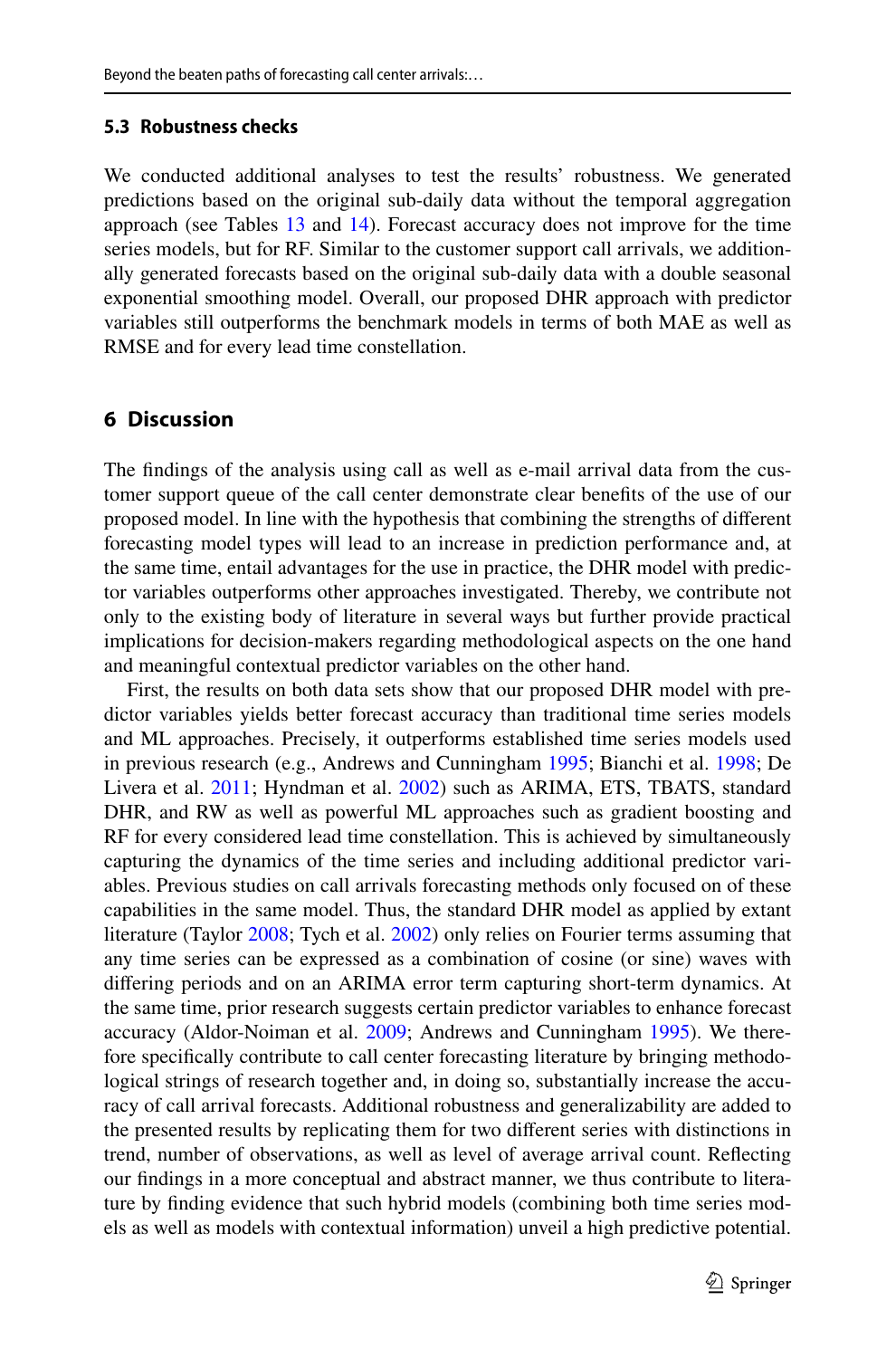Drawing on a broader perspective regarding data characteristics, our results additionally suggest that the magnitude of trend in the time series should be considered in model selection. For data exhibiting only a slight trend like the call arrival series, ML models are outperforming traditional time series models. However, the latter are more competitive and comparable to ML models if the data has a stronger trend like our e-mail arrival series. Further, from a more general perspective of model selection, we found ex-post forecasts of models with predictor variables, i.e., the ML models and our proposed DHR model with predictor variables, to be predominantly more accurate than ex-ante forecasts of models without predictor variables, i.e., time series models, aligning with prior fndings (Rausch and Albrecht [2020\)](#page-30-11). This suggests that the general type of forecasting approach and its possibility of including contextual factors in the form of predictor variables particularly afects prediction accuracy in a practical call arrival forecast setting. Overall, preliminary call center forecasting literature recognized the predictive potential of ML approaches (Albrecht et al. [2021](#page-28-3); Barrow [2016;](#page-28-2) Jalal et al. [2016](#page-29-7); Rausch and Albrecht [2020](#page-30-11)) but is still in its infancy and thus, we substantiate the knowledge on the performance of ML models.

As call center managers strongly rely on the accuracy of call arrival predictions for stafng, the improvements achieved by our proposed model implicate high relevance for practice. To keep operating costs at a minimum by avoiding overstafing and, at the same time, to maximize perceived service quality by shortening long waiting times caused by understaffing, the correct number of call center agents is crucial. Considering e.g. the customer support call arrivals' predictions without lead time of our proposed DHR model compared to ARIMA (most inaccurate model), call center managers would need approximately  $4.12<sup>3</sup>$  $4.12<sup>3</sup>$  $4.12<sup>3</sup>$  call center agents on average less per day in case the model overestimates the arrival volume. Accordingly, on average customers would need to wait approximately  $0.93<sup>4</sup>$  $0.93<sup>4</sup>$  $0.93<sup>4</sup>$  min less if the model underestimates the arrival volume. In comparison with the standard DHR model, the diference amounts to 1.93 agents less per day or respectively, an extension of customer waiting time of 0.43 min.

Additionally, results for both data sets ft with the theory that call center managers are recommended to minimize lead time in arrivals' forecasts, aligning with prior research (Ibrahim et al. [2016](#page-29-5); Rausch and Albrecht [2020](#page-30-11)). For every model investigated, the best performance is yielded without lead time and generally forecast accuracy decreases steadily with longer lead times. However, in practice longer lead times are frequently mandatory due to personnel planning restrictions. Thus, to overcome this obstacle, managers might consider a two-stage forecasting process: frst, producing an early forecast for the agents' scheduling with a pre-defned number of weeks in advance and then, adjusting this forecast right before the start of the predicted week. Our results indicate that the latter prediction with a shorter lead

<span id="page-25-0"></span><sup>&</sup>lt;sup>3</sup> If the processing time is 10 min per call arrival and the working hours per call center agent are 8 h per day.

<span id="page-25-1"></span><sup>&</sup>lt;sup>4</sup> If the processing time is 10 min per call arrival and there are 70.95 call arrivals per interval on average.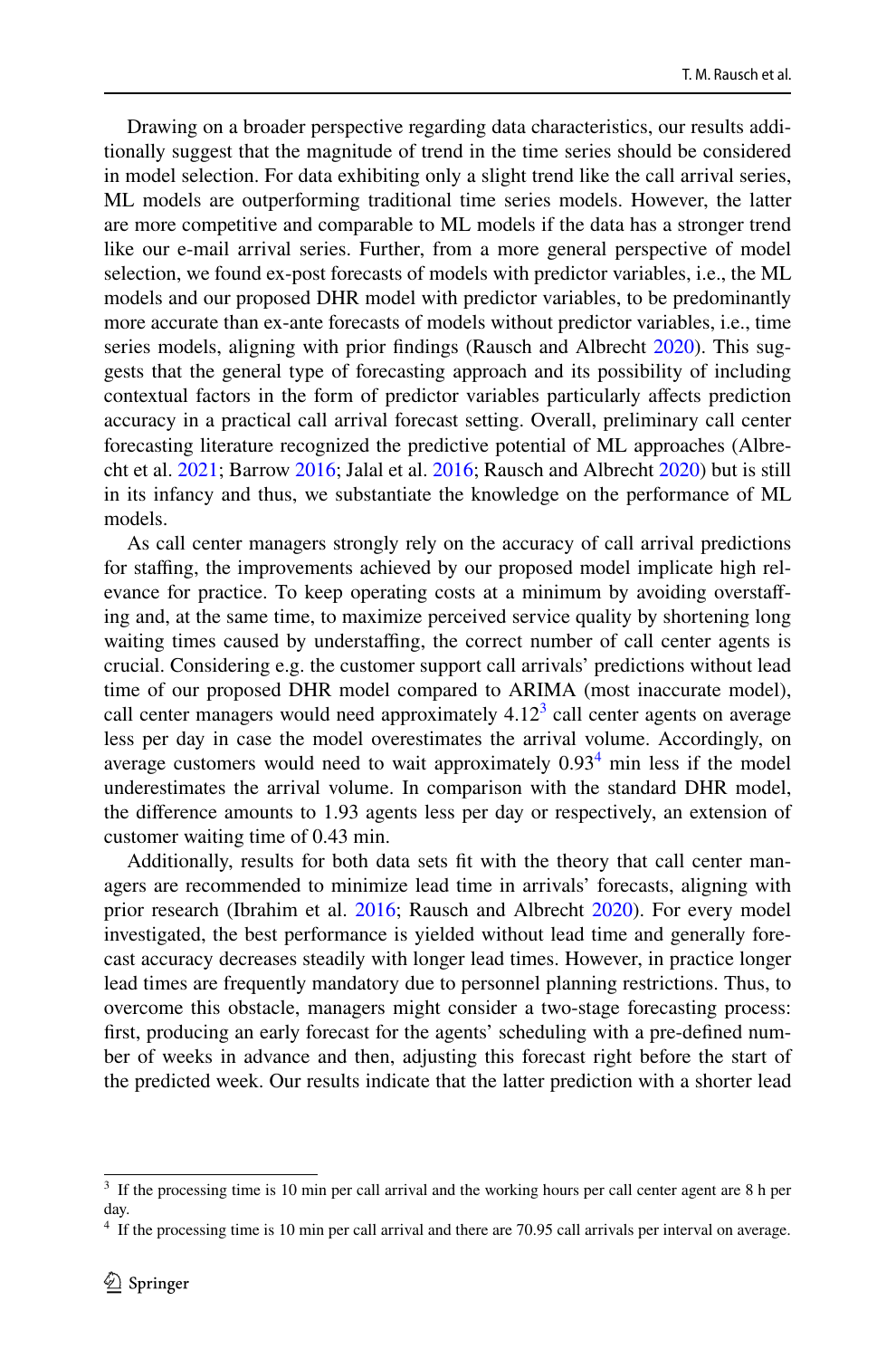time is more accurate so that managers get more reliable information to incorporate immediate changes into the schedule.

Second, we increase existing knowledge on useful predictor variables. We determined the predictor variables' practical value by conducting a forward variable selection procedure and by calculating their variable importance. The results indicate that modeling the day of the week and holidays as predictor variables yields the highest improvement of forecast accuracy and thus, confrms prior research suggesting these infuential factors (Aldor-Noiman et al. [2009;](#page-28-4) Andrews and Cunningham [1995](#page-28-1); Brown et al. [2005;](#page-29-4) Ibrahim et al. [2016](#page-29-5); Ibrahim and L'Ecuyer [2013](#page-29-6)). More formally, both variables were found to be the most important predictors, i.e., they worsen forecast accuracy the most in case they would be removed from the selected model. Moreover, the results illustrate that capturing the impact of catalog mailings during the first weekend (i.e., CW0) (and the first week after release (i.e., CW1) respectively) enhances prediction accuracy across all considered lead times for the customer support e-mail (and call arrival series respectively). This particularly indicates that variables including information on marketing actions such as mailings afect customer behavior in terms of e-mail and call volume directly after release. Further, it is shown that postal reminders on the day of their delivery (MPost1) are the most important marketing-related predictor variables. Thus, the results suggest that postal reminders have a substantial efect on the call arrival volume. Vice versa, reminders via e-mail afect the e-mail arrival volume on the day of delivery (MMail1) as this variable were found to be the most important marketing-related predictor for the e-mail arrival series. These fndings extend existing literature since the efect of periods with catalog mailings or billing cycles has not been investigated over time (Aldor-Noiman et al. [2009](#page-28-4); Andrews and Cunningham [1995\)](#page-28-1). Thus, by partitioning billing and marketing mailing periods into sequential shorter periods, we are able to capture their temporal efect regarding the frst weekend and the frst, second, and third week after a catalog release as well as the day of a reminder's delivery and the day after.

Consequently, the results frst encourage practitioners to include the availability of explanatory data in their considerations when selecting forecasting models in a call center context. Then, when choosing to use ex-post forecasting models, not only date dependent predictor variables as commonly suggested by literature (such as weekday and holidays) but also factors related to enterprises' customer contact activities need to be considered. Thus, on the one hand forecast accuracy for stafing and ergo high service quality can be improved while on the other hand valuable insights on the efect of activities such as mailings on customer behavior can be gained.

The theoretical and practical implications notwithstanding, our research is subject to limitations that stimulate future research. Noticeably, the proposed method is only capable of modeling one seasonality which can limit its use for complex data with multiple seasonality like e.g. sub-daily (i.e., half-hourly or hourly) data. We overcome this constraint by applying a two-step temporal aggregation procedure to yield sub-daily forecasts. Although this aggregation-disaggregation approach is common practice in forecasting literature, it nevertheless poses an additional obstacle compared to direct sub-daily predictions. Also, we did not test for the optimal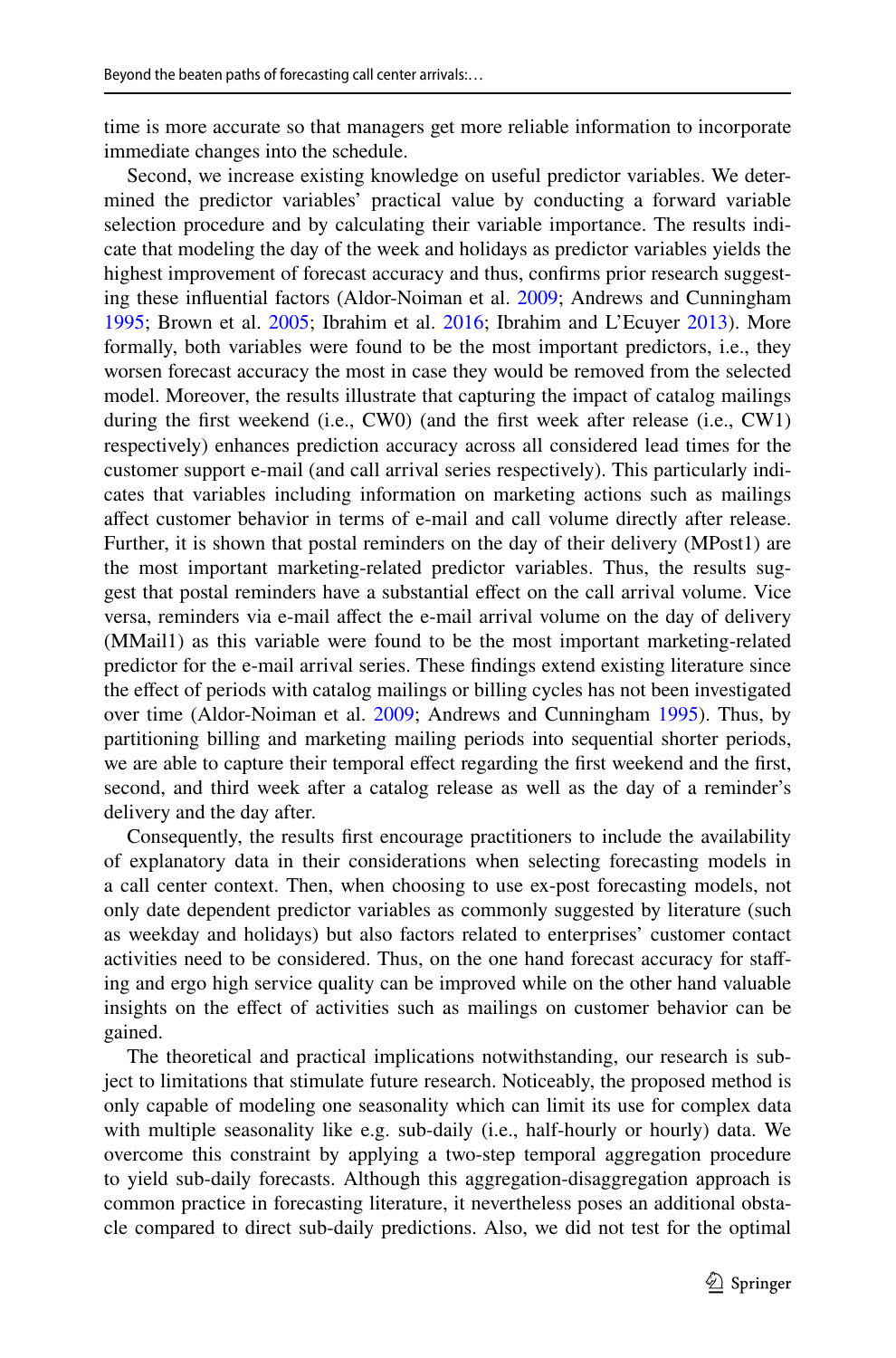aggregation level for both series, i.e., whether to conduct temporal aggregation at a single level or at multiple levels. Besides, it is beyond the scope of this study to investigate diferent forecast horizons. To increase the reliability of results, in addition to considering diferent data sets and lead times, future research on this aspect of call center arrival forecasting is encouraged. Regarding model comparison, our study is limited to a selected range of commonly used models on the one hand and promising approaches from related felds on the other hand. In the authors' opinion, comparing the proposed DHR approach to more models, e.g., additional ML methods or mixed-efects models, as well as expanding its application to diferent businesses' call center data beyond online retail is a fruitful path for future research. In this connection, the high dependency of model performance on the availability and quality of explanatory data needs to be considered. Furthermore, future research can validate our fndings on such hybrid models and confrm their superiority by combining the strengths of diferent model types.

### <span id="page-27-0"></span>**7 Conclusion**

Call centers constitute an important customer touchpoint for many businesses. To achieve a high level of customer service satisfaction through short waiting times and good customer support, providing the appropriate number of agents is a critical task for call center management. For this purpose, accurate and feasible forecasting methods to predict call center arrival volumes are needed.

Combining the strengths of diferent model types investigated by previous research, this study proposes a new method for call center arrivals' forecasting that is able to capture the dynamics of time series and, at the same time, include contextual information in the form of predictor variables. We hypothesize that this approach leads to an increase in prediction performance while also yielding advantages for practical use. The implemented forecasting method extends the established DHR model, which utilizes a sum of sinusoidal terms as predictors to handle periodic seasonality and an ARIMA error to capture short-term dynamics, by including predictor variables in the considered information space to generate predictions. To test the predictive potential of our approach, we analyzed two datasets comprising 174 weeks of data on the call and e-mail arrivals of the customer support queue of a leading German online retailer. We compare our method to traditional time series models (i.e., ARIMA, ETS, TBATS, and RW) as well as established ML approaches (i.e., RF and GBR). Further, we apply time series cross-validation and an expanding rolling window over 52 weeks to assess model performance.

Results show that our proposed DHR model with predictor variables outperforms traditional time series models and ML approaches with regard to forecast accuracy for both data sets and in all lead time constellations investigated. Refecting this on a more abstract level, we fnd evidence that such hybrid models combining the benefts of both model types unleash a high predictive potential. Moreover, for the chosen ex-post forecasting method, the predictor variables' practical value can be determined by conducting a forward variable selection procedure. Beyond confrming date-related variables (such as weekday and holidays) as important infuential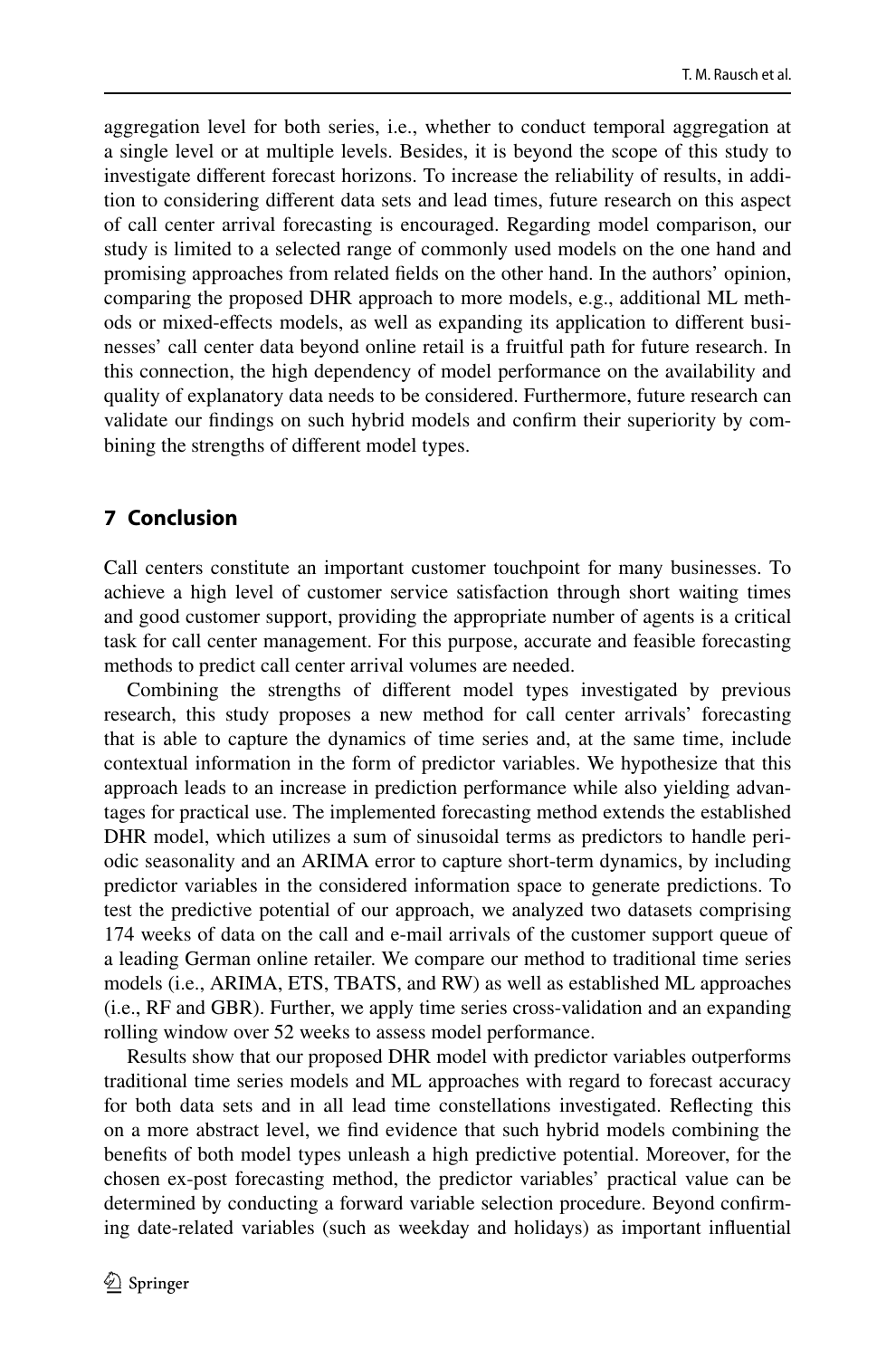factors for arrival volume, it is shown that catalog mailings and billing cycles exhibit a periodically enhancing efect on prediction accuracy when implemented as predictor variables over time. With the present study we contribute to existing literature by developing a new powerful method to be used in call center arrival forecasting as well as adding knowledge on the temporal effect of predictor variables on customer call and e-mail behavior in this context. We showed that data on e-mail reminders are particularly helpful to predict e-mail arrivals and vice versa, postal reminders are helpful to predict call arrivals. The model's ability to capture both time series information and predictor variables is well suited for the dynamic environment of practical call center arrival forecasting as it not only provides robust forecasts but also ofers valuable insights into the efect of a company's customer contact activities. In this regard, future research on the use of other hybrid models in call center arrival forecasting is encouraged to broaden the spectrum of highly accurate methods with practical relevance.

**Funding** Open Access funding enabled and organized by Projekt DEAL. This research received funding from the Bayerisches Staatsministerium für Wirtschaft, Landesentwicklung und Energie (StMWi).

#### **Declarations**

**Confict of interest** The authors declare that they have no confict of interest.

**Open Access** This article is licensed under a Creative Commons Attribution 4.0 International License, which permits use, sharing, adaptation, distribution and reproduction in any medium or format, as long as you give appropriate credit to the original author(s) and the source, provide a link to the Creative Commons licence, and indicate if changes were made. The images or other third party material in this article are included in the article's Creative Commons licence, unless indicated otherwise in a credit line to the material. If material is not included in the article's Creative Commons licence and your intended use is not permitted by statutory regulation or exceeds the permitted use, you will need to obtain permission directly from the copyright holder. To view a copy of this licence, visit [http://creativecommons.org/licen](http://creativecommons.org/licenses/by/4.0/) [ses/by/4.0/](http://creativecommons.org/licenses/by/4.0/).

### **References**

- <span id="page-28-0"></span>Aksin OZ, Armony M, Mehrotra V (2007) The modern call center: a multi-disciplinary perspective on operations management research. Prod Oper Manag 16:665–688
- <span id="page-28-3"></span>Albrecht T, Rausch TM, Derra ND (2021) Call me maybe: methods and practical implementation of artifcial intelligence in call center arrivals' forecasting. J Bus Res 123:267–278. [https://doi.org/10.](https://doi.org/10.1016/j.jbusres.2020.09.033) [1016/j.jbusres.2020.09.033](https://doi.org/10.1016/j.jbusres.2020.09.033)
- <span id="page-28-4"></span>Aldor-Noiman S, Feigin PD, Mandelbaum A (2009) Workload forecasting for a call center: methodology and a case study. Ann Appl Stat 3:1403–1447.<https://doi.org/10.1214/09-AOAS255>

<span id="page-28-1"></span>Andrews BH, Cunningham SM (1995) L. L. Bean improves call-center forecasting. Interfaces 25:1–13

- <span id="page-28-6"></span>Avramidis AN, Deslauriers A, L'Ecuyer P (2004) Modeling daily arrivals to a telephone call center. Manag Sci 50:896–908. <https://doi.org/10.1287/mnsc.1040.0236>
- <span id="page-28-2"></span>Barrow DK (2016) Forecasting intraday call arrivals using the seasonal moving average method. J Bus Res 69:6088–6096.<https://doi.org/10.1016/j.jbusres.2016.06.016>
- <span id="page-28-5"></span>Barrow DK, Kourentzes N (2018) The impact of special days in call arrivals forecasting: a neural network approach to modelling special days. Eur J Oper Res 264:967–977. [https://doi.org/10.1016/j.](https://doi.org/10.1016/j.ejor.2016.07.015) [ejor.2016.07.015](https://doi.org/10.1016/j.ejor.2016.07.015)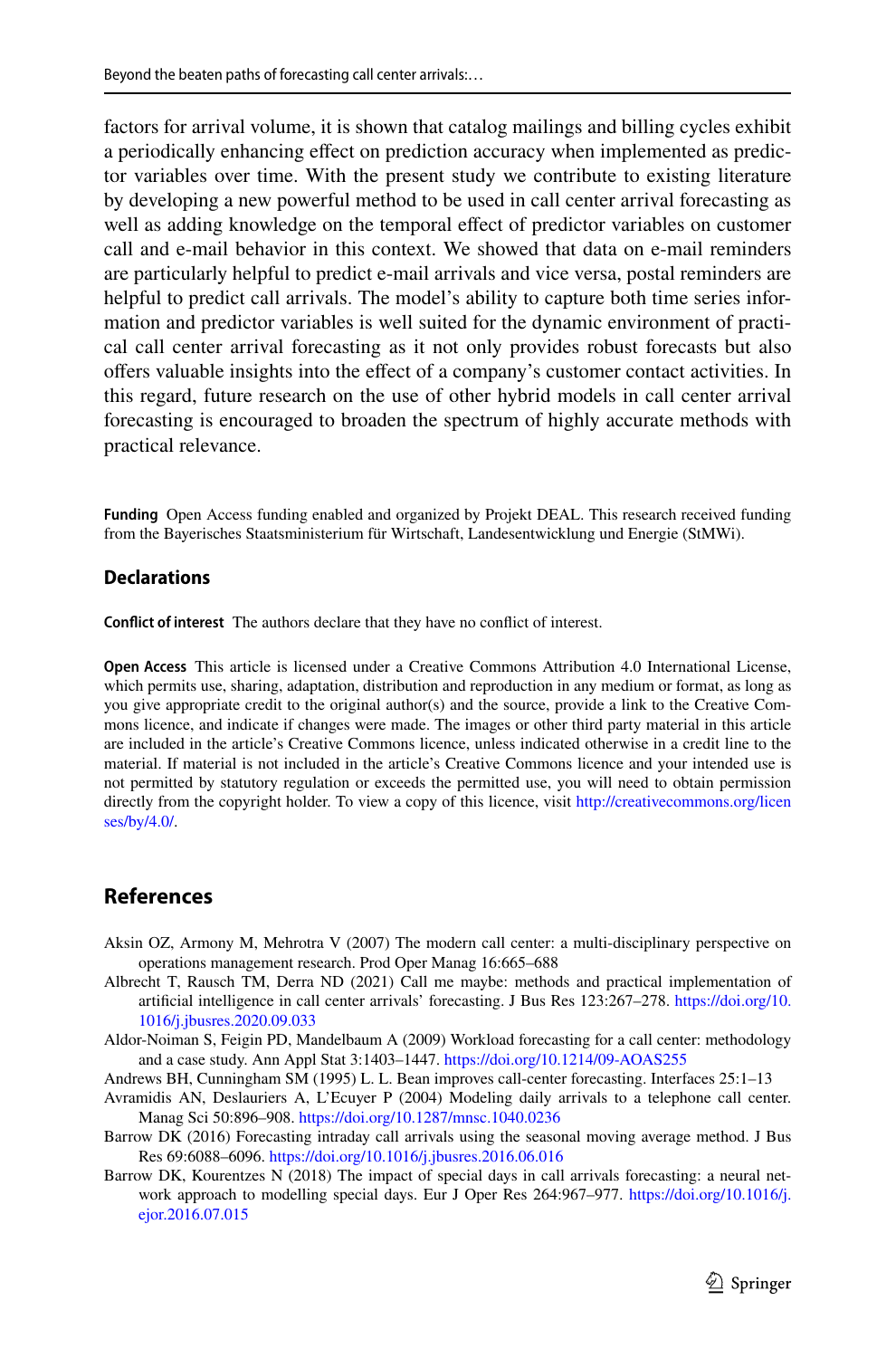- <span id="page-29-11"></span>Bianchi L, Jarrett J, Choudary Hanumara R (1998) Improving forecasting for telemarketing centers by ARIMA modeling with intervention. Int J Forecast 14:497–504. [https://doi.org/10.1016/s0169-](https://doi.org/10.1016/s0169-2070(98)00037-5) [2070\(98\)00037-5](https://doi.org/10.1016/s0169-2070(98)00037-5)
- <span id="page-29-18"></span>Bloomfeld P (2000) Fourier analysis of time series: an introduction, 2nd edn. Wiley, New York
- <span id="page-29-10"></span>Box GEP, Jenkins GM (1970) Time series analysis: forecasting and control. Holden-Day, San Francisco
- <span id="page-29-20"></span>Boylan JE, Babai MZ (2016) On the performance of overlapping and non-overlapping temporal demand aggregation approaches. Int J Prod Econ 181:136–144.<https://doi.org/10.1016/j.ijpe.2016.04.003>
- <span id="page-29-1"></span>Brady MK, Cronin JJ Jr (2001) Customer orientation: effects on customer service perceptions and outcome behaviors. J Serv Res 3:241–251.<https://doi.org/10.1177/109467050133005>
- <span id="page-29-26"></span>Breiman L (1996) Bagging predictors. Mach Learn 24:123–140
- <span id="page-29-27"></span>Breiman L (2001) Random forests. Mach Learn 45:5–32
- <span id="page-29-9"></span>Brockwell PJ, Davis RA (2002) Introduction to time series and forecasting, Springer texts in statistics, 2nd edn. Springer, New York
- <span id="page-29-4"></span>Brown L, Gans N, Mandelbaum A, Sakov A, Shen H, Zeltyn S, Zhao L (2005) Statistical analysis of a telephone call center. J Am Stat Assoc 100:36–50. <https://doi.org/10.1198/016214504000001808>
- <span id="page-29-16"></span>Brown L, Cai T, Zhang R, Zhao L, Zhou H (2010) The root–unroot algorithm for density estimation as implemented via wavelet block thresholding. Probab Theory Relat Fields 146:401–433. [https://doi.](https://doi.org/10.1007/s00440-008-0194-2) [org/10.1007/s00440-008-0194-2](https://doi.org/10.1007/s00440-008-0194-2)
- <span id="page-29-17"></span>Carbonneau R, Laframboise K, Vahidov R (2008) Application of machine learning techniques for supply chain demand forecasting. Eur J Oper Res 184:1140–1154. [https://doi.org/10.1016/j.ejor.2006.12.](https://doi.org/10.1016/j.ejor.2006.12.004) [004](https://doi.org/10.1016/j.ejor.2006.12.004)
- <span id="page-29-8"></span>Cezik MT, L'Ecuyer P (2008) Stafng multiskill call centers via linear programming and simulation. Manag Sci 54:310–323. <https://doi.org/10.1287/mnsc.1070.0824>
- <span id="page-29-23"></span>Cleveland RB, Cleveland WS, McRae JE, Terpenning I (1990) STL: a seasonal-trend decomposition procedure based on Loess. J Official Stat 6:3-73
- <span id="page-29-14"></span>De Livera AM, Hyndman RJ, Snyder RD (2011) Forecasting time series with complex seasonal patterns using exponential smoothing. J Am Stat Assoc 106:1513–1527. [https://doi.org/10.1198/jasa.2011.](https://doi.org/10.1198/jasa.2011.tm09771) [tm09771](https://doi.org/10.1198/jasa.2011.tm09771)
- <span id="page-29-2"></span>Dean AM (2007) The impact of the customer orientation of call center employees on customers' afective commitment and loyalty. J Serv Res 10:161–173.<https://doi.org/10.1177/1094670507309650>
- <span id="page-29-22"></span>Dickey DA, Fuller WA (1979) Distribution of the estimators for autoregressive time series with a unit root. J Am Stat Assoc 74:427–431.<https://doi.org/10.1080/01621459.1979.10482531>
- <span id="page-29-24"></span>Friedman JH (2001) Greedy function approximation: a gradient boosting machine. Ann Stat 29:1189–1232
- <span id="page-29-25"></span>Friedman JH (2002) Stochastic gradient boosting. Comput Stat Data Anal 38:367–378. [https://doi.org/10.](https://doi.org/10.1016/s0167-9473(01)00065-2) [1016/s0167-9473\(01\)00065-2](https://doi.org/10.1016/s0167-9473(01)00065-2)
- <span id="page-29-3"></span>Gans N, Koole G, Mandelbaum A (2003) Telephone call centers: tutorial, review, and research prospects. M&SOM 5:79–141. <https://doi.org/10.1287/msom.5.2.79.16071>
- <span id="page-29-0"></span>Gensler S, Leefang P, Skiera B (2012) Impact of online channel use on customer revenues and costs to serve: considering product portfolios and self-selection. Int J Res Mark 29:192–201. [https://doi.org/](https://doi.org/10.1016/j.ijresmar.2011.09.004) [10.1016/j.ijresmar.2011.09.004](https://doi.org/10.1016/j.ijresmar.2011.09.004)
- <span id="page-29-12"></span>Holt CC (2004) Forecasting seasonals and trends by exponentially weighted moving averages. Int J Forecast 20:5–10
- <span id="page-29-19"></span>Hyndman RJ, Athanasopoulos G (2018) Forecasting: principles and practice. OTexts, Melbourne
- <span id="page-29-13"></span>Hyndman RJ, Koehler AB, Snyder RD, Grose S (2002) A state space framework for automatic forecasting using exponential smoothing methods. Int J Forecast 18:439–454. [https://doi.org/10.1016/](https://doi.org/10.1016/s0169-2070(01)00110-8) [s0169-2070\(01\)00110-8](https://doi.org/10.1016/s0169-2070(01)00110-8)
- <span id="page-29-6"></span>Ibrahim R, L'Ecuyer P (2013) Forecasting call center arrivals: fxed-efects, mixed-efects, and bivariate models. Manuf Serv Oper Manag 15:72–85
- <span id="page-29-5"></span>Ibrahim R, Ye H, L'Ecuyer P, Shen H (2016) Modeling and forecasting call center arrivals: a literature survey and a case study. Int J Forecast 32:865–874. <https://doi.org/10.1016/j.ijforecast.2015.11.012>
- <span id="page-29-7"></span>Jalal ME, Hosseini M, Karlsson S (2016) Forecasting incoming call volumes in call centers with recurrent Neural Networks. J Bus Res 69:4811–4814.<https://doi.org/10.1016/j.jbusres.2016.04.035>
- <span id="page-29-15"></span>Jongbloed G, Koole G (2001) Managing uncertainty in call centres using Poisson mixtures. Appl Stoch Model Bus Ind 17:307–318.<https://doi.org/10.1002/asmb.444>
- <span id="page-29-21"></span>Kourentzes N, Petropoulos F (2016) Forecasting with multivariate temporal aggregation: the case of promotional modelling. Int J Prod Econ 181:145–153.<https://doi.org/10.1016/j.ijpe.2015.09.011>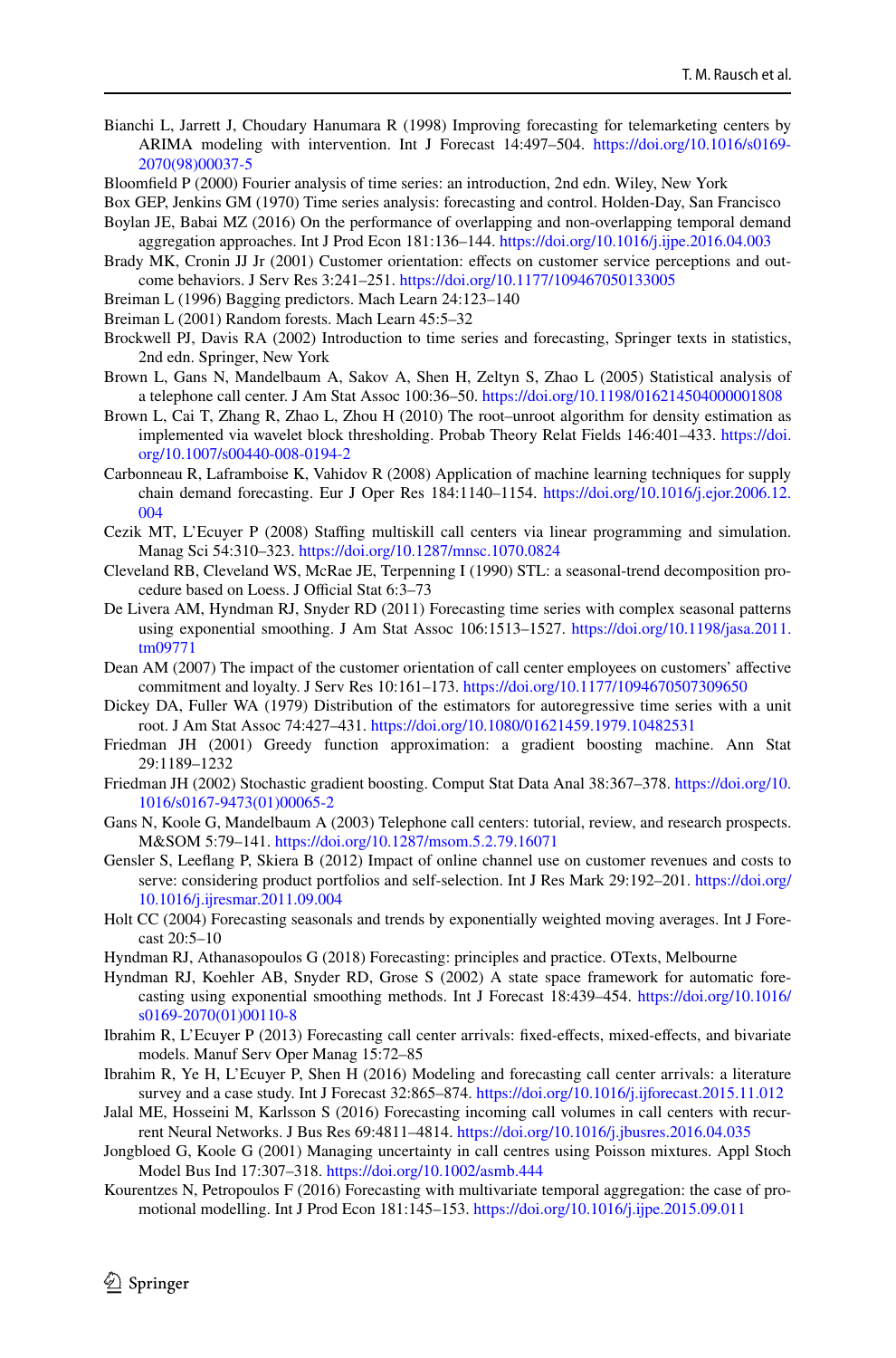- <span id="page-30-19"></span>Kourentzes N, Petropoulos F, Trapero JR (2014) Improving forecasting by estimating time series structural components across multiple frequencies. Int J Forecast 30:291–302. [https://doi.org/10.1016/j.](https://doi.org/10.1016/j.ijforecast.2013.09.006) [ijforecast.2013.09.006](https://doi.org/10.1016/j.ijforecast.2013.09.006)
- <span id="page-30-18"></span>Kourentzes N, Rostami-Tabar B, Barrow DK (2017) Demand forecasting by temporal aggregation: using optimal or multiple aggregation levels? J Bus Res 78:1–9. [https://doi.org/10.1016/j.jbusres.2017.04.](https://doi.org/10.1016/j.jbusres.2017.04.016) [016](https://doi.org/10.1016/j.jbusres.2017.04.016)
- <span id="page-30-23"></span>Liaw A, Wiener M (2002) Classifcation and Regression by randomForest. R News 2:18–22
- <span id="page-30-4"></span>Mabert VA (1985) Short interval forecasting of emergency phone call (911) work loads. J Oper Manag 5:259–271. [https://doi.org/10.1016/0272-6963\(85\)90013-0](https://doi.org/10.1016/0272-6963(85)90013-0)
- <span id="page-30-20"></span>Nikolopoulos K, Syntetos AA, Boylan JE, Petropoulos F, Assimakopoulos V (2011) An aggregate–disaggregate intermittent demand approach (ADIDA) to forecasting: an empirical proposition and analysis. J Oper Res Soc 62:544–554. <https://doi.org/10.1057/jors.2010.32>
- <span id="page-30-16"></span>Pankratz AE (1991) Forecasting with dynamic regression models. Wiley, New York
- <span id="page-30-2"></span>Parasuraman A, Zeithaml VA, Berry LL (1985) A conceptual model of service quality and its implications for future research. J Mark 49:41–50. <https://doi.org/10.1177/002224298504900403>
- <span id="page-30-11"></span>Rausch TM, Albrecht T (2020) The impact of lead time and model selection on the accuracy of call center arrivals' forecasts. In: Proceedings of the 28th European conference on information systems (ECIS), pp 1–16
- <span id="page-30-22"></span>Schapire RE, Freund Y, Bartlett P, Lee WS (1998) Boosting the margin: a new explanation for the efectiveness of voting methods. Ann Stat 26:1651–1686
- <span id="page-30-14"></span>Shen H, Huang JZ (2008) Forecasting time series of inhomogeneous Poisson processes with application to call center workforce management. Ann Appl Stat 2:601–623. [https://doi.org/10.1214/08-AOAS1](https://doi.org/10.1214/08-AOAS164) [64](https://doi.org/10.1214/08-AOAS164)
- <span id="page-30-1"></span>Sitel Group (2018) 2018 CX index: brand loyalty & engagement, pp 1–27
- <span id="page-30-24"></span>Taieb SB, Hyndman RJ (2014) A gradient boosting approach to the Kaggle load forecasting competition. Int J Forecast 30:382–394
- <span id="page-30-6"></span>Taylor JW (2003) Short-term electricity demand forecasting using double seasonal exponential smoothing. J Oper Res Soc 54:799–805.<https://doi.org/10.1057/palgrave.jors.2601589>
- <span id="page-30-7"></span>Taylor JW (2008) A comparison of univariate time series methods for forecasting intraday arrivals at a call center. Manag Sci 54:253–265
- <span id="page-30-8"></span>Taylor JW (2012) Density forecasting of intraday call center arrivals using models based on exponential smoothing. Manag Sci 58:534–549
- <span id="page-30-21"></span>Theodosiou M (2011) Forecasting monthly and quarterly time series using STL decomposition. Int J Forecast 27:1178–1195.<https://doi.org/10.1016/j.ijforecast.2010.11.002>
- <span id="page-30-5"></span>Thompson HE, Tiao GC (1971) Analysis of telephone data: a case study of forecasting seasonal time series. Bell J Econ Manag Sci 2:515. <https://doi.org/10.2307/3003004>
- <span id="page-30-17"></span>Tych W, Pedregal DJ, Young PC, Davies J (2002) An unobserved component model for multi-rate forecasting of telephone call demand: the design of a forecasting support system. Int J Forecast 18:673– 695. [https://doi.org/10.1016/S0169-2070\(02\)00071-7](https://doi.org/10.1016/S0169-2070(02)00071-7)
- <span id="page-30-0"></span>Verhoef PC, Kannan PK, Inman JJ (2015) From multi-channel retailing to omni-channel retailing. J Retail 91:174–181.<https://doi.org/10.1016/j.jretai.2015.02.005>
- <span id="page-30-15"></span>Weinberg J, Brown LD, Stroud JR (2007) Bayesian forecasting of an inhomogeneous Poisson process with applications to call center data. J Am Stat Assoc 102:1185–1198
- <span id="page-30-13"></span>Whitt W (1999) Dynamic staffing in a telephone call center aiming to immediately answer all calls. Oper Res Lett 24:205–212. [https://doi.org/10.1016/s0167-6377\(99\)00022-x](https://doi.org/10.1016/s0167-6377(99)00022-x)
- <span id="page-30-12"></span>Winters PR (1960) Forecasting sales by exponentially weighted moving averages. Manag Sci 6:324–342. <https://doi.org/10.1287/mnsc.6.3.324>
- <span id="page-30-10"></span>Young PC (1999) Recursive and en-bloc approaches to signal extraction. J Appl Stat 26:103–128. [https://](https://doi.org/10.1080/02664769922692) [doi.org/10.1080/02664769922692](https://doi.org/10.1080/02664769922692)
- <span id="page-30-9"></span>Young PC, Pedregal DC, Tych W (1999) Dynamic harmonic regression. J Forecast 18:369–394. [https://](https://doi.org/10.1002/(SICI)1099-131X(199911)18:6%3c369:AID-FOR748%3e3.0.CO;2-K) [doi.org/10.1002/\(SICI\)1099-131X\(199911\)18:6%3c369:AID-FOR748%3e3.0.CO;2-K](https://doi.org/10.1002/(SICI)1099-131X(199911)18:6%3c369:AID-FOR748%3e3.0.CO;2-K)
- <span id="page-30-3"></span>Zeithaml VA, Berry LL, Parasuraman A (1996) The behavioral consequences of service quality. J Mark 60:31–46.<https://doi.org/10.1177/002224299606000203>

**Publisher's Note** Springer Nature remains neutral with regard to jurisdictional claims in published maps and institutional affiliations.